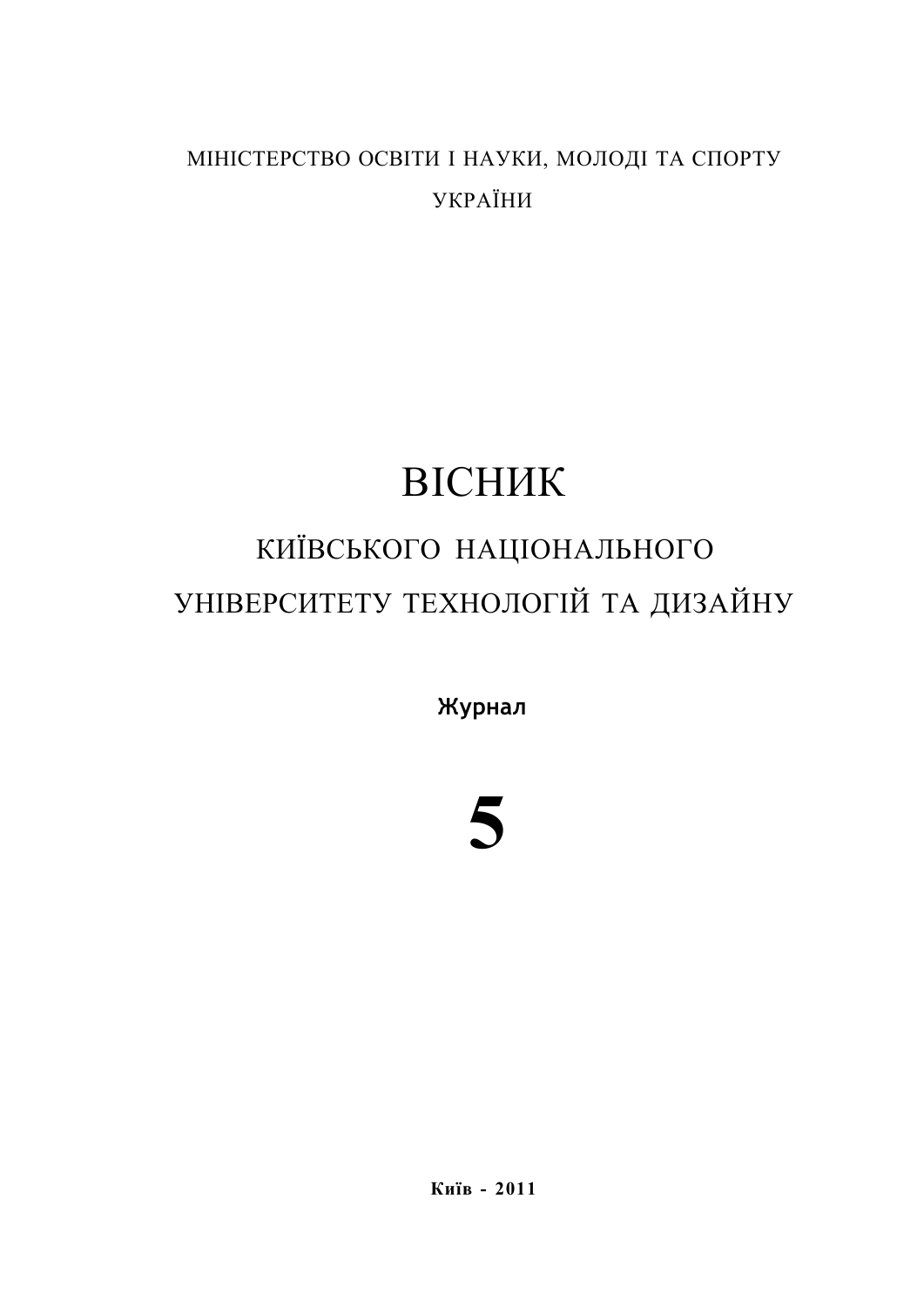- 4. Колот А. М. Мотивація, стимулювання й оцінка персоналу: Навчальний посібник. Київ: КНЕУ, 1998.-224 с.
- 5. Рубан Г". С. Работа с кадрами на производстве. Киев: Техника, 1990. 124 с.
- 6. Щёкин Г. В. Теория и практика управления персоналом. Киев: МАУП, 1998. 256с.
- 7. Щокін Г. В. Теорія кадрової політики: Монографія. Київ: МАУП, 1997. 176с.
- 8. Крушельницька О.В., Мельничук Д.П. Управління персоналом. К.: Кондор. 2003. 296 с.
- 9. Менеджмент персоналу / В.М. Данюк, В.М. Петюх, С.О. Цимбалюк та ін..; За заг. ред. В.М. Данюка, В.М. Петюха. - К.: КНЕУ, 2004. - 398 с.

10. Виноградський М.Д., Беляева С.В., Виноградська A.M., Шканова О.М. Управління персоналом. К., Центр учбової літератури, 2006.

Надійшла 02.06.2011

#### УДК 378:811.111 (073)

#### **ECONOMIC AND EDUCATIONAL POLICY OF SANDOR WEKERLE FORMER**

#### **HUNGARIAN PM**

#### LUKACS JUDIT

#### **Wekerle Sandor Business College, Budapest, Hungary**

*During the dualism, on the turn of the 20th and 21th century Wekerle filled the position of the finance minister many times and he was also the prime minister three times. With his decades of activities he actively contributed to the creation and development of the Hungarian capitalism and the to the domestic capitalist economy.* 

*It can be recognized that in Wekerle's social-political thinking there is a relationship between the economic public interest, the employees' economic and health interest, the employers' interest and the interest of the public education. In the area of public education he regarded the enforcement of national factors as a cornerstone so that at all stages of the education the national character of the Hungarian state should be expressed. The entire public education should be harmonized with practical life and the national standards in a way that the freedom and rationale of spiritual and local education as well as the national minority education would not be damaged* 

In doing so, 1 became acquainted with Sandor Wekerle's professional life and work, who was an eminent economic and financial figure in Hungary. During the Dualism, at the turn of the 19th-20th century, he repeatedly filled the post of finance minister and he was the prime minister of the country three times. With his professional work during these decades he actively contributed to the establishment and development of the Hungarian capitalism and to the domestic capitalist economy.

He was born on 15 November, 1848 in Mor. He was the first Hungarian politician who won the prime minister's post without any noble title, and he was the only one who succeeded in doing so three times. Sandor Wekerle was responsible for the complete reform of our financial and tax system. During his first prime ministership he laid the foundation for the restructuring of indirect taxes and by law he started and regulated the modern reorganization of the financial administration.

He divided the operation of the government's most important functions into three groups:

financial and economic activities, public institutions (namely the modern restructuring under the authority of the Justice and Home Affairs) and church policy.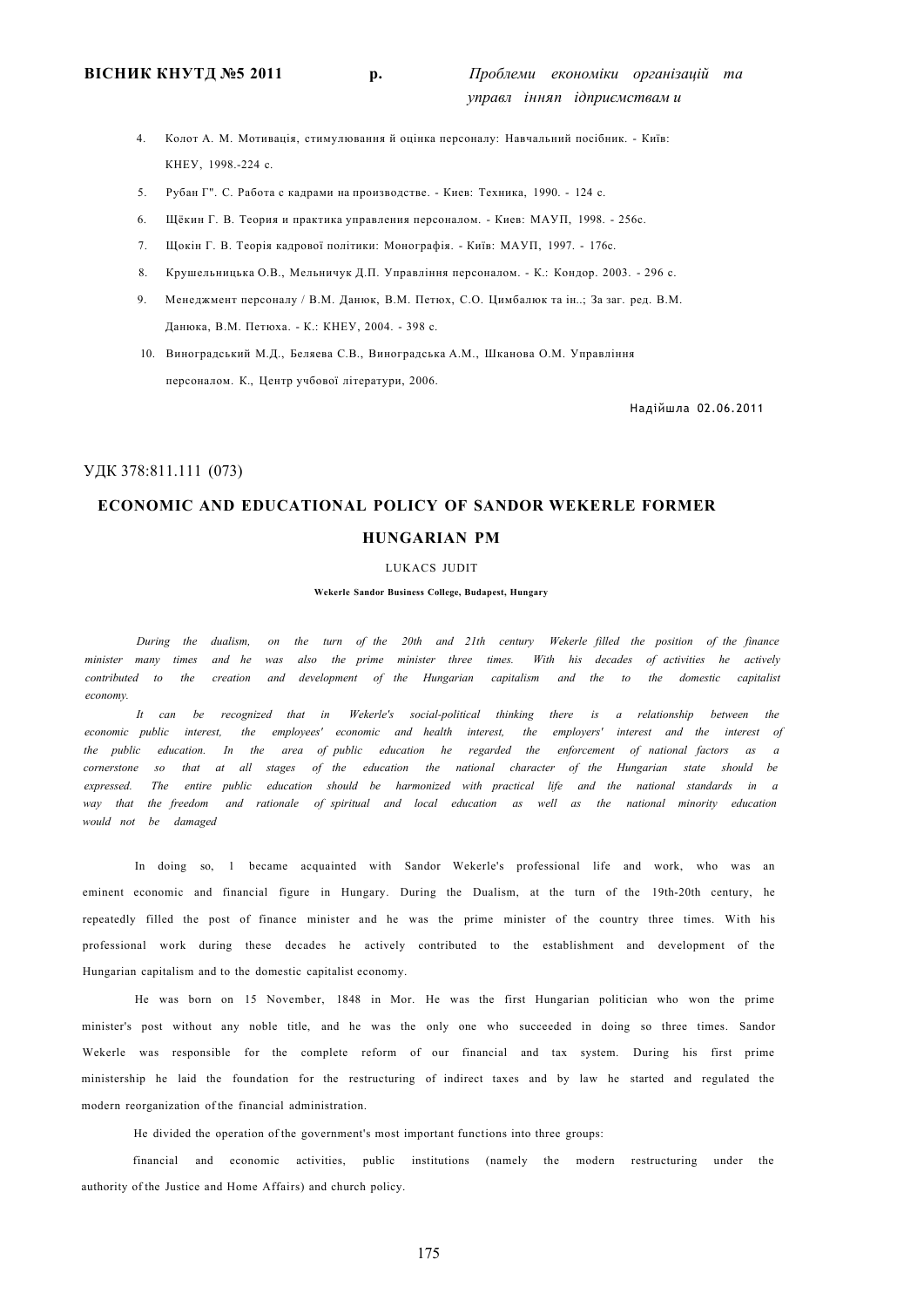In order to boost the economic activity he promised to acquire and stabilize new markets. These new markets were realized by the conclusion of contracts with the eastern states. In order for these to become concrete, maritime shipping and port facilities had to be developed. Among the state economic development tasks the main emphasis was put on the development of infrastructure; river regulation, gradual development of river and lake navigation and canal-shipping as well as connecting these with railways. The establishment of the suburban rail network was also one of the main tasks, and in order to develop the manufacturing industries new industrial railway tracks were necessary as well. It was also important to control the rail tariff policy so that it would continue to serve the economic interests.

If we consider the industrial development it was imperative to introduce new industries, to support and spread existing ones and to improve industrial administration which meant the introduction and development of relevant legal context. And last but not least, the development of vocational education was necessary to ensure the progress of the industry.

In agriculture the main tasks were to develop the different branches and the health system and to create the duty of "mezoor" (ranger).

Considering the administrative reforms the clarity and transparency of home affairs were highly important, as well as organizing them in a more inexpensive and time-efficient manner. Moreover, the reforms had to emphasize the preservation of civil rights. All these reforms together with the nationalization of the administration facilitated the nation's consolidation.

At this time in Hungary, the churches had a significant influence in society, and in some cases, which today are clearly state responsibilities (registration, marriage, divorce), they had exclusivity. The catholic Habsburg-House did not support the domestic reform ideas. The Wekerle-government took it upon itself to settle these issues.

A law was introduced concerning mandatory civil marriages and state registration.

During his second prime ministership the most fundamental question was the tax-reform, which was adjusted to the economic circumstances at that time. There were two cardinal points in Wekerle's proposal. First, apart from the better burden- sharing and tax-adjustment, he intended to enact personal income tax instead of general income surtax along with applying progressive rate. The other essential element was that the excessprofit resulting from tax-reforms was not to be spent on fixing the state treasury but to decrease or even eliminate some lower taxes, the earnings taxes and taxes which disproportionately burdened the poorest strata of the population. Considering indirect taxes, it was also a positive point that from the tax-income Wekerle planned to proportionate the tax-division between the central and local governments.

In 1910 Wekerle retired from politics, devoting his life and time to the public good. In the first three years of the First World War, he still stayed away from politics. From August, 1917 his involvement became necessary once again. He was leading the government in dire situation for 14 months. The war bore heavily on the country. Not only supplying the army, but the civilian population's nutrition, the public food also presented many problems.

Few people are so lucky that in their youth they are able to set up a public program and they can carry it out almost entirely. When he was a young financial officer, he already formulated the complete reform of our financial policy and administration. As soon as he had the chance - as a secretary under Kalman Tisza- he started to implement his program. As a result of this, during the nineties the following reforms were realized: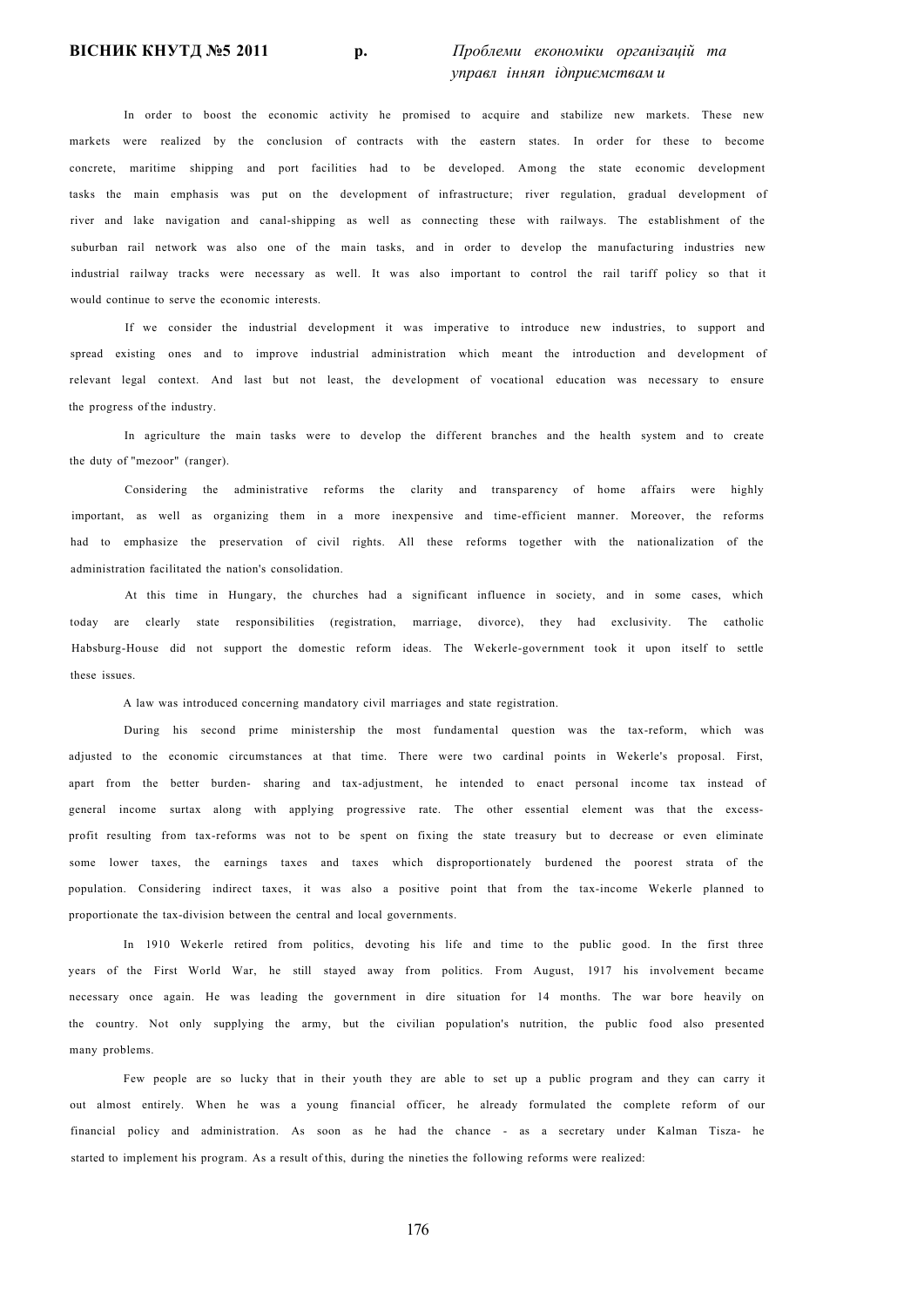public finance, indirect taxes, currency reform, and financial policy in the economic interests. During the coalition the changes continued by reforming the direct taxes, large investments and engaging social institutions (e.g. coalmine-action, workers yard in Kispest). Ultimately, even during the World War he found time to get his program closer to the finish since during that time he established the basis of the dues-reform and he prepared the separate customs territory and the institutions of the central bank.

His general concept of economics as his political opinion was definitely liberal. As a core principle of economic well-being he recognized the individual freedom and the opportunity for free competition. According to his opinion the primary task of the state was to remove all barriers and obstacles from the free development of economic life. However, he was also aware of the fact that the nature of the Hungarian economy and our situation with Austria requires a more significant involvement by the state. His biggest achievement was currency regulation and introducing gold-value and corona-value. Since the Napoleonic Wars the monarchy was constantly struggling with deteriorating money value and currency as well.

All branches in the economy could feel the uncertainty of the unit of measurement. Wekerle knew that the main support for rebuilding the currency was the central bank.

We can clearly see that in Wekerle's social-political thinking there was a strong link between the economic public interest, the employer's economic and health interest, the employee's interest and the interest of public education. He recognized this quatemity and he submitted and protected his proposals during parliamentary debates. Considering the public education policy he regarded the enforcement of national aspects as a cornerstone. He thought that at every educational level the idea of the Hungarian national character should be expressed. To this end, the authority of the inspectorate should be deepened, with an emphasis on practical direction to be placed from the very basics to the Technical University. The entire public education should be harmonized with practical life and the national standards in a way that the freedom and rationale of spiritual and local education as well as the national minority education is not damaged.

"The first period of the civil Hungarian educational policy lasted from the end of the 1860's until the middle of the 1870's. At that time the new liberal constitutionalism was planning a quick educational modernization controlled from the top (from the Ministry of Religion and Public Education which was answerable to the parliament).

In those days the culture politicians defined the same function for the educational administration as their European counterparts. All over Europe the state was in constant conflict with the church and the traditional forces. The German culture battle (kultiirharc) was one of the most intensive form of these. Therefore the main task of the educational administration was to bear down all resistance from the denominations and the forces in the counties. The centralist had high hopes for the urban-municipal local government with civilian mentality (which could be in a stark contrast with the feudal county), for the local maintenance of schools and for the school committee's exercise of power. In the top central school of the central school law, in the prepared nineyear-long secondary school draft, a democratic secondary school system started to develop but it was interrupted halfway. What is more it was not supported by any of the social groups.

However, the central school system became deep-rooted, which was built on more maintainer, local taxes and state support. Another characteristic was the compulsory schooling and school erection and also the academic freedom. The next era started in the mid-1870s and lasted until the mid-1890s. In those days the central school administration was established which took the actual realities - the influence of the counties and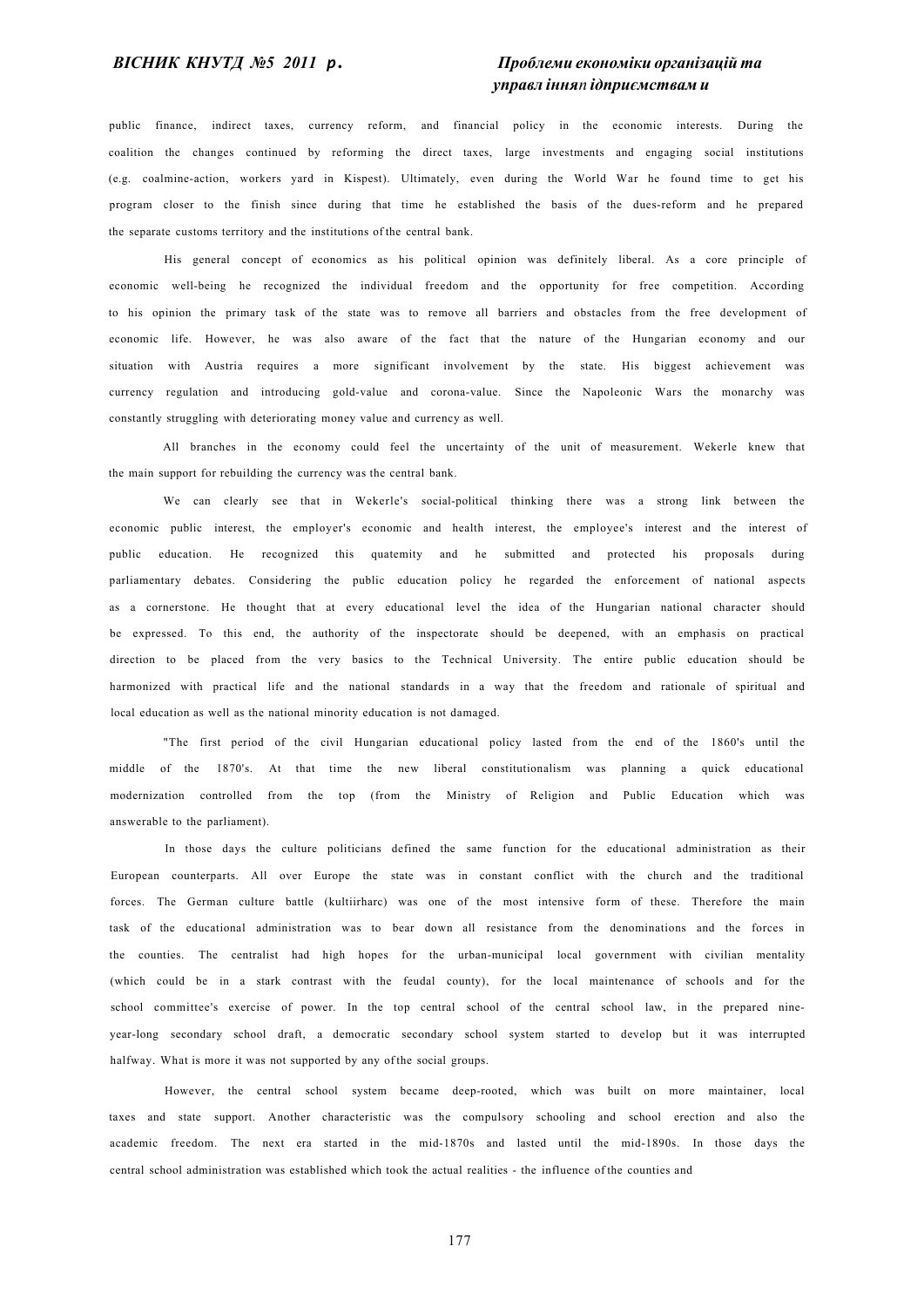the denominations - into account. The management of the secondary schools was adjusted and modernized based on the existing 8-grade school system. However, the public schooling, the teacher training and the I majority of the standard secondary schools remained in the hands of the denominations and the maintain® I enjoyed extensive autonomy. While the big social groups were competing for the school and a conflict took I place between the state and the church, in the world of education the growth of state-power was observable. j

In the case of public education - against the legislature, the government, the church or the counties-the I real players in the educational system did not have any chance. Their influence and power was simply I incommensurable with the previously mentioned forces.

Of course enforcing the public interest - to enforce the compulsory schooling with those people who I did not wish to go to school - was not a feasible task for the actors in the educational system.

From the public education basically three institutions emerged. Already in the public educational law of I 1868 the civil school had a special and separate place. Those who were interested in the independence of the I civil school, managed to achieve their goal in many parallel political areas. The power of the school committees and the wardens - that is the unprofessional control - was pressed back. The leaders of the schools became stateappointed public servants, the principals of civil schools. The pedagogists managed to receive the secondaryschool-teacher degree and classification instead of the elementary-school-teacher degree. Since the certification law of 1883 among the secondary vocational institutions the top commerce schools were regarded as secondary I schools in a sense but since they were final-examination institutions and possessed significant central connections (namely within the Industrial and Trade Ministry), they managed to break away sooner from the school-commissioner than the civil schools. The special-education-teacher and the schoolteacher interest areas had the strongest link to the public school sector so they managed to break away rather late and only partially. The schoolteacher training (although based on the civil school) was much less parallel to the upper-secondaryschool than the civil school to the lower-secondary-school.

The educational policy was integrated into the most fundamental domestic issues of the system concerning nationality policy and church policy struggles and the development of the single modem bureaucracy (defined by training instead of origin, religion, locality and other traditions). It also got acquainted with the industrial freedom and with the economic policy (which was concentrating mainly on state development) by regulating the apprentices. Moreover, by introducing the voluntary military system for the people with secondary school final exam (the long military service versus the alleviated regular army service which was better suited for the gentlemen status), it got involved in military politics as well.

The educational policy did not only satisfy' the civil, historical demand for teaching people how to read and write but also filled the need of the modem social layers and the economy.

As a result, the composition of the educated social groups started to change. The religious and native groups, where the proportion of illiteracy was higher than the average (for example the Orthodox Jews living in the eastern counties, Greek Orthodox mostly Romanians and Serbians, the eastern Slovaks, Hungarians living in smaller villages but also the poorest Ruthenians), were able to start to make up lost ground. These 4-grade graduations and the final exams were equals with respect to the employment in the public sector, the labor market, the volunteer institutions and the subsequent census records. However, with respect to the admission to university - where the legislators had to take into consideration the conventional forces in the educational sphere - people were qualified in a differentiated standard to continue their education. That is, in the seventies and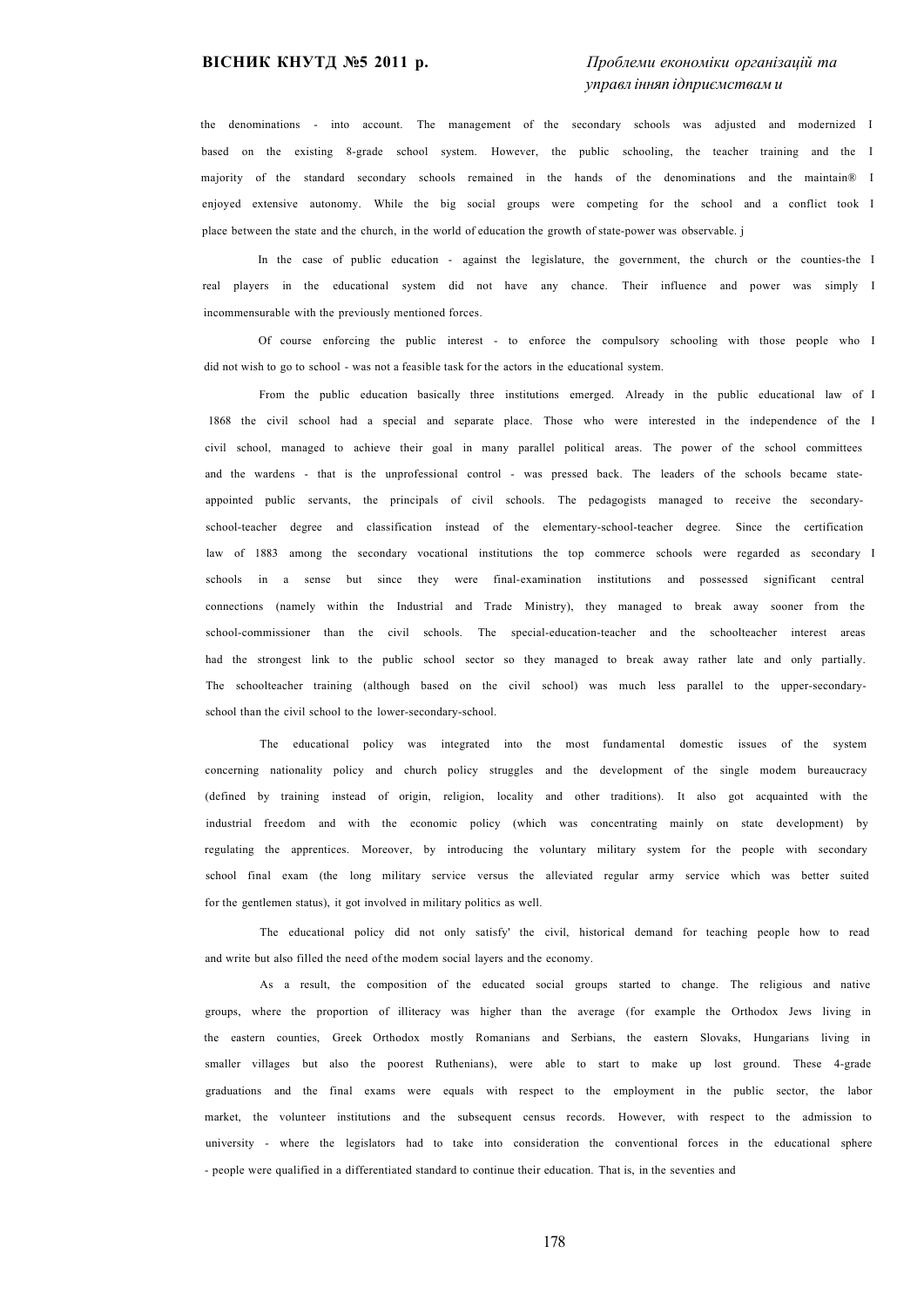eighties with the secondary expansion first the new social groups were able to target the mid-level intellectual functions and then later in the nineties when the number of state secondary schools increased, they received the chance to get access to institutions of higher educations and thus the intellectual elite."

After the Compromise in 1867 the organized adult education started to settle into shape parallel with the schooling development of the young generation and the acceptance of the 1868: XXXVIII. Act to make public education compulsory. The underdevelopment of the contemporary education made the institutionalization necessary. Until the adoption of the quoted public school act the majority of children did not attend school at all or stopped their studies prematurely, adding to the number of illiterate or half-illiterate. The capitalist production, which started at that time around, was hindered by the fact that people working in the industry and agriculture did not possess the knowledge which was necessary to expand and widespread the production. Not only the state politics, which requested a part in economic life, but also the owners of factories and plants as well as the workers themselves recognized the necessity of training. Wekerle also held out a promise of honorarium.

It could be regarded as a major milestone in Hungarian education when the Pesti Nepoktatasi Kor (Public Education Club of Pest, and from 1873 the Public Education Club of Budapest) was established. Together with other societies and reading circles, which were founded in the subsequent decades, they were responsible for the wide-spreading of culture, although with a different professional, regional, religious and political approach.

In the last decade of the century and the first decades of the following century several organizations, which were operated under social initiatives and municipalities, started to deal in adult education. In these institutions members could master not only those subjects which were part of the curricula of public schools (mainly reading, writing, calculation, in other words literacy and numeracy), but also practical knowledge required for everyday life. For example skills in business life, or practical knowledge for household tasks (mainly for women), for commerce, for industry, shorthand or foreign languages. In the villages the Magyar Gazdaszovets6g (Hungarian Farmers Union) was responsible for supporting the work of reading circles, farmer circles and special courses, which satisfied the requirements of agriculture.

In 1892 the National Catholic Central Circle of Budapest (Budapesti Orszagos Kozponti Katolikus Kor) was founded and members could receive elementary information along with religious- and civil-education at nearly thousand locations in the country.

By the end of the nineteenth century the discrepancy between the education at the Faculty of Arts and the actual requirements of the teaching profession still could not be resolved. Partially to compensate for this and to train scholar-teachers, the Baron Jozsef Eotvos Collegium (Ваго Eotvos Jozsef Collegium) was established, which was connected to the Budapest University of Sciences and its structure was based on the French model. A completely different teacher-training model was introduced by Apponyi Collegium, which was founded in 1906 and rose to be a college in 1918. This institution combined the university training and the practical pedagogicalmethodological training and concentrated on new emphases.

The Parliament adopted the law for constructing a new building for the Technical University in 1879. As a result of this, students could start the academic year of 1882/83 in the new building in Muzeum boulevard (kSnit). The building was planned to accommodate 600 students and already in its first year it turned out to be overcrowded. Thanks to the continuous development of the university, the next item on the agenda was the expansion of the building and already at the turn of the century a plan for the new university campus was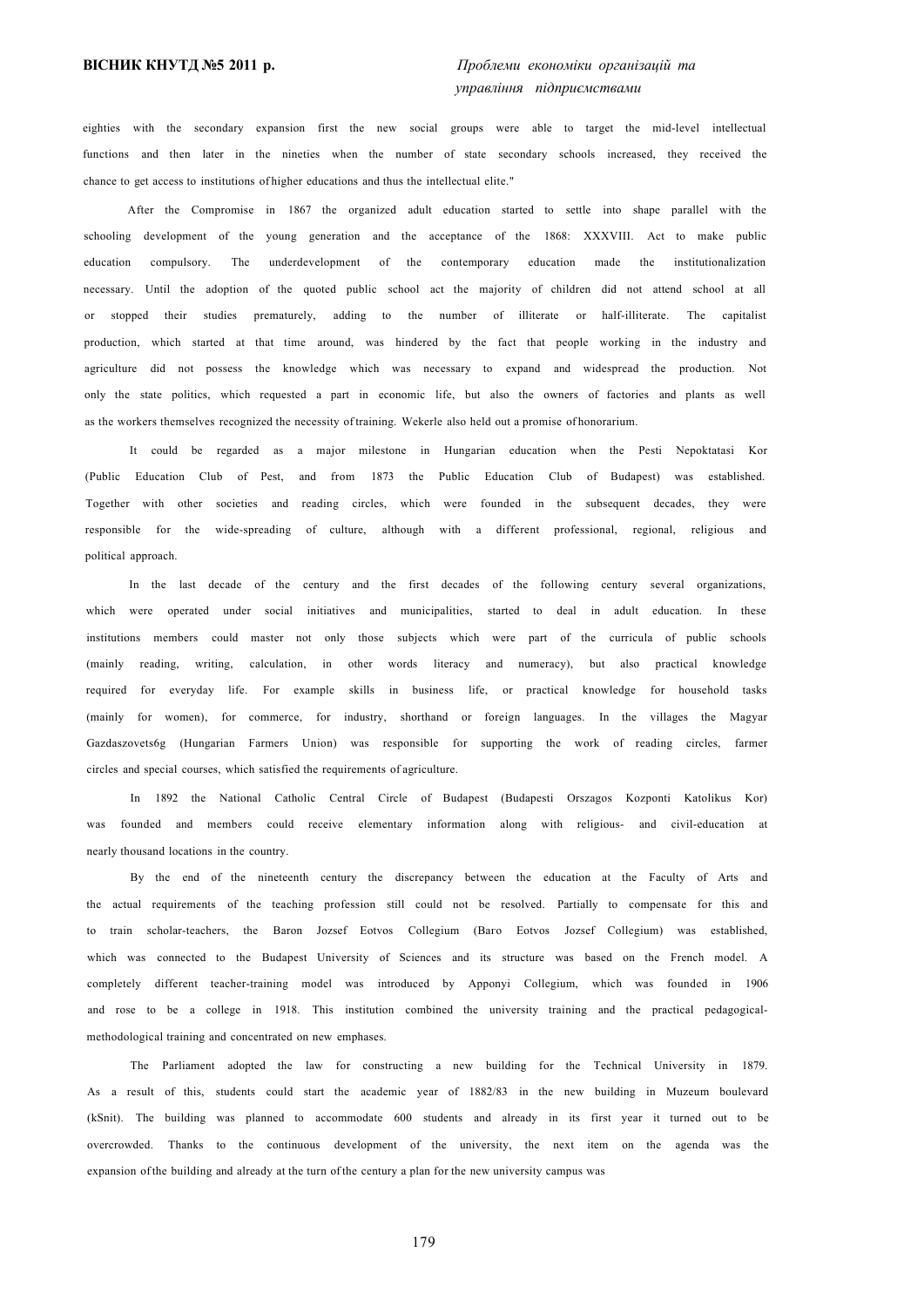accepted. The constructions started in the first decades of the 20th century (between 1902 and 1910) on the bank of the Danube in Lagymanyos with 36000 m2 ground-space.

The agricultural vocational education desperately needed a reform, and finally in 1906 with the help of Ignac Daranyi's (agricultural minister) measures, the secondary agricultural institutes in Debrecen, Keszthely and Kassa were declared college type institutions, known as the Magyar Kiralyi Gazdasagi Akademia (Royal Hungarian Farming Academy). Similar to those colleges, the educational period rose to three years in the institute of Mosonmagyarovar, which still retained its central role in agricultural research and development. In addition to the agricultural colleges, there were discussions about planning a multi-faculty Agricultural University (agricultural, forestry and veterinary faculties), which was put forward by the rector of the Veterinary College, Ferenc Hutyra in 1906. This plan, however, neither then nor later materialized. The Hungarian Royal Horticultural Institution was established in Budapest in 1894, which later became a highly significant institution in tertiary education.

The National Hungarian Royal Drawing College (Mintarajztanoda) and Teacher Training College (Tanarkepezde) was founded in 1871 and its purpose was to train and educate drawing teachers and young people who were interested in a career of fine arts. The founding director, Gusztav Kelety, played a fundamental role in organizing the institution. We can find several important names, such as Frigyes Schulek, Miklos Izsoor Bertalan Szekely, among the first teachers of the institution. During the three-year training period students learned a wide range of basic subjects and they received a versatile practical training as well. Owing to the organizational work by Gusztav Kelety, the Carving Workshop (Mufaragaszati Szakmuhely) was established in 1880. It quickly evolved into the center of applied arts education and in 1896 it became an independent I institution. In 1897 the institution's curriculum was modified thus separating the training of drawing teachers and artists.

In addition, in 1883 the first "Pictorial Masterschool" ("Festeszeti Mesteriskola", headed by Gyula Benczur) and later in 1897 the second Pictorial Masterschool" ("Festeszeti Mesteriskola", headed by Karoly Lotz) were renewed. Alajos Strobl started his "Sculptural Masterschool" in 1897 as well. In 1908 all the masterschools, including the ones for women, were joined to the Drawing College (Mintarajztanoda) and the name of the united institutions was changed to Royal Hungarian Academy of Fine Arts (Magyar Kiralyi Kepzomuveszeti Foiskola). The teacher-training and the artist-training still remained separate. The institution's diverse artistic activity played an important role in standardizing and inspecting the drawing education at schools. It should be | noted that the official, "academic" direction represented by this institution had a strong link to the Munich school. It was becoming more and more different from the modern fine-arts directions, which were characteristic in western Europe. To counteract this, out of necessity rural artist-colonies and painter-schools were established, which disaffirmed the official directions and were searching for new approaches (for example in NagyMnya, Szolnok or in Godollo).

In 1905 the revised organizational principles of the Music-Academy were approved. According to these new principles the education started in training-schools, continued in preparatory and academic courses and ended in artist-, or teacher-training college and also ensured the possibility of private examination. Hit institution's new building at Ferenc Liszt square was inaugurated with a gala concert on 13th May, 1907. Asa result of the fact that foreign (mostly German, Austrian and Dutch) musicians were regularly employed as music teachers at the Academy, the management of the institution was harshly criticized. The institution was r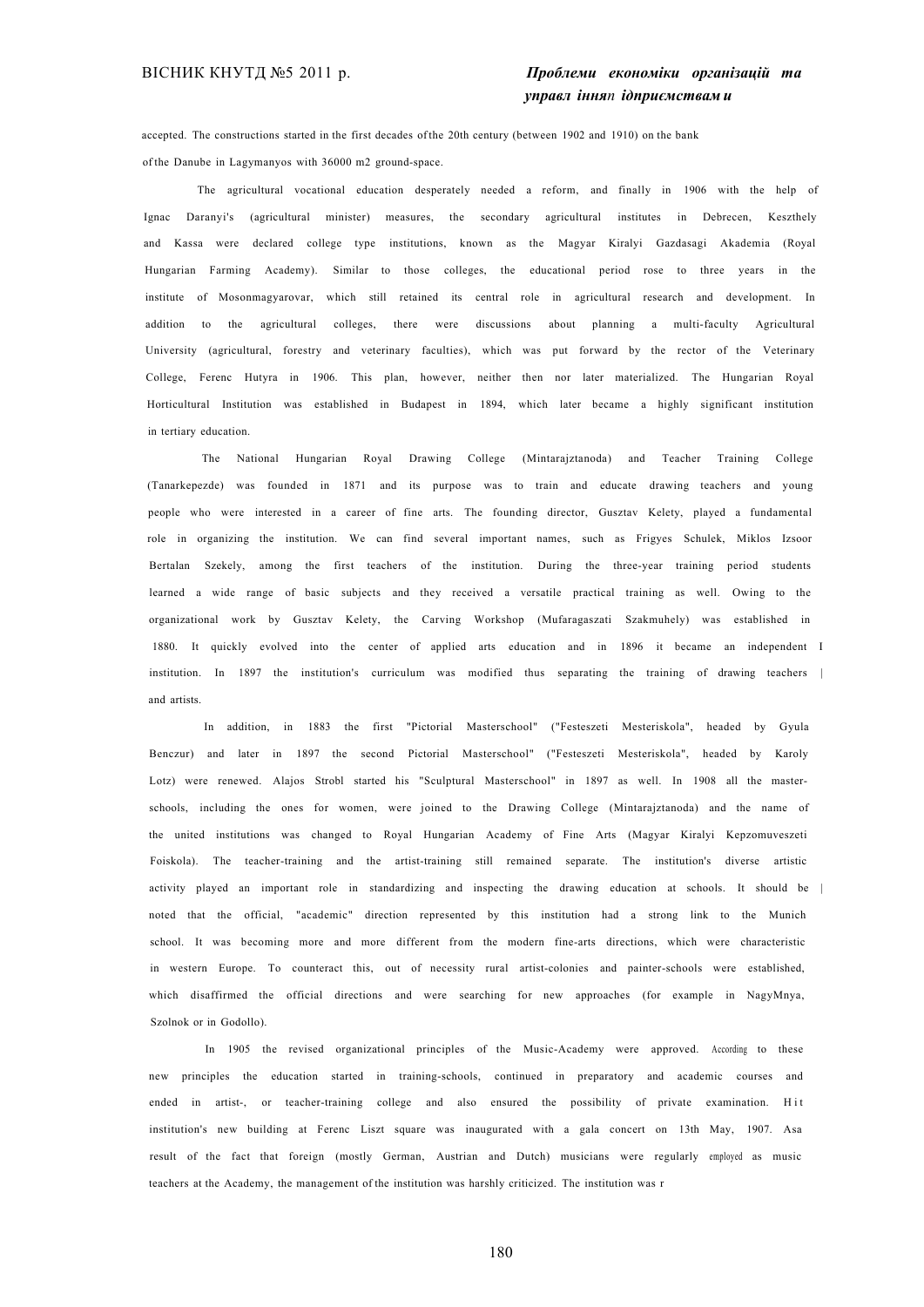as the "hotbed of Germanization" and it was pressed to introduce a music education in accordance with the "national spirit". On the 4th February, 1895 for example, a heated debate erupted in the Parliament. They demanded the German academics to be sent home, and Hungarian singers and educators to be appointed.

#### **The number of institutions in higher education**

1 .

| Institution $Y$ ear    | 1867                     | 1877                     | 1887           | 1897           | 1907           | 1917           |
|------------------------|--------------------------|--------------------------|----------------|----------------|----------------|----------------|
| Science                | $\mathbf{1}$             | J                        | $\overline{2}$ | 2              | $\overline{2}$ | $\overline{4}$ |
| Technical              |                          | 1                        | $\mathbf{1}$   | $\overline{c}$ | $\overline{2}$ | 2              |
| Agricultural           | $\overline{\phantom{a}}$ | 1                        | $\mathbf{1}$   |                | 5              | 5              |
| Commerce               | $\overline{\phantom{a}}$ | $\overline{\phantom{a}}$ | $\mathbf{1}$   | $\mathbf{1}$   | $\overline{4}$ | 5              |
| Arts                   | $\overline{\phantom{a}}$ | 2                        | 2              | $\overline{3}$ |                | $\overline{3}$ |
| Military               |                          | 1                        |                | $\mathbf{1}$   | $\mathbf{1}$   |                |
| "Modem" institution    | $\overline{2}$           | $\tau$                   | 8              | 10             | 17             | 20             |
| Theology Academy       | 41                       | 45                       | 49             | 52             | 46             | 42             |
| Law Academy            | 12                       | 12                       | 12             | 10             | 10             | 8              |
| Tertiary'<br>education | 55                       | 64                       | 69             | 72             | 73             | 70             |
| sum                    |                          |                          |                |                |                |                |
| 2.                     |                          |                          |                |                |                |                |

| The      | number | of | 1867 | 1877 | 1887 | 1897 | 1907  | 1917   |
|----------|--------|----|------|------|------|------|-------|--------|
| students |        |    |      |      |      |      |       |        |
|          |        |    | 4830 | 6721 | 7141 | 8777 | 14431 | 18 033 |
|          |        |    |      |      |      |      |       |        |

*3.* 

| number of female 1897<br>The |            | 1900 | 1910 | 1917 |
|------------------------------|------------|------|------|------|
| students                     |            |      |      |      |
|                              | $\epsilon$ | 36   | 318  | 1189 |
|                              |            |      |      |      |

In connection with the latter series of data it should be mentioned that Gyula Wlassics's ministerial decree no. 65719/1895 made it possible for women to apply for university (only in the faculty of arts, medicine and pharmaceutics) but only with the precursory approval of the monarch.

It was another significant turning point in the history of Hungarian education system when in 1908 the free nature of elementary education was guaranteed by the XLV1. Act.

This law, consisting of nine paragraphs, stipulates that the education is free of charge at state, local and denominational schools in case of everyday and refresher courses, only 50 "filler" enrollment fee may be collected to enrich the student and teacher library.

The school is obliged to issue a certificate in Hungarian language for those who have completed six classes of elementary school or three classes of refresher school. Besides Hungarian the headings of the certificate may be filled out in the language of the given institute as well. According to calculations the state is to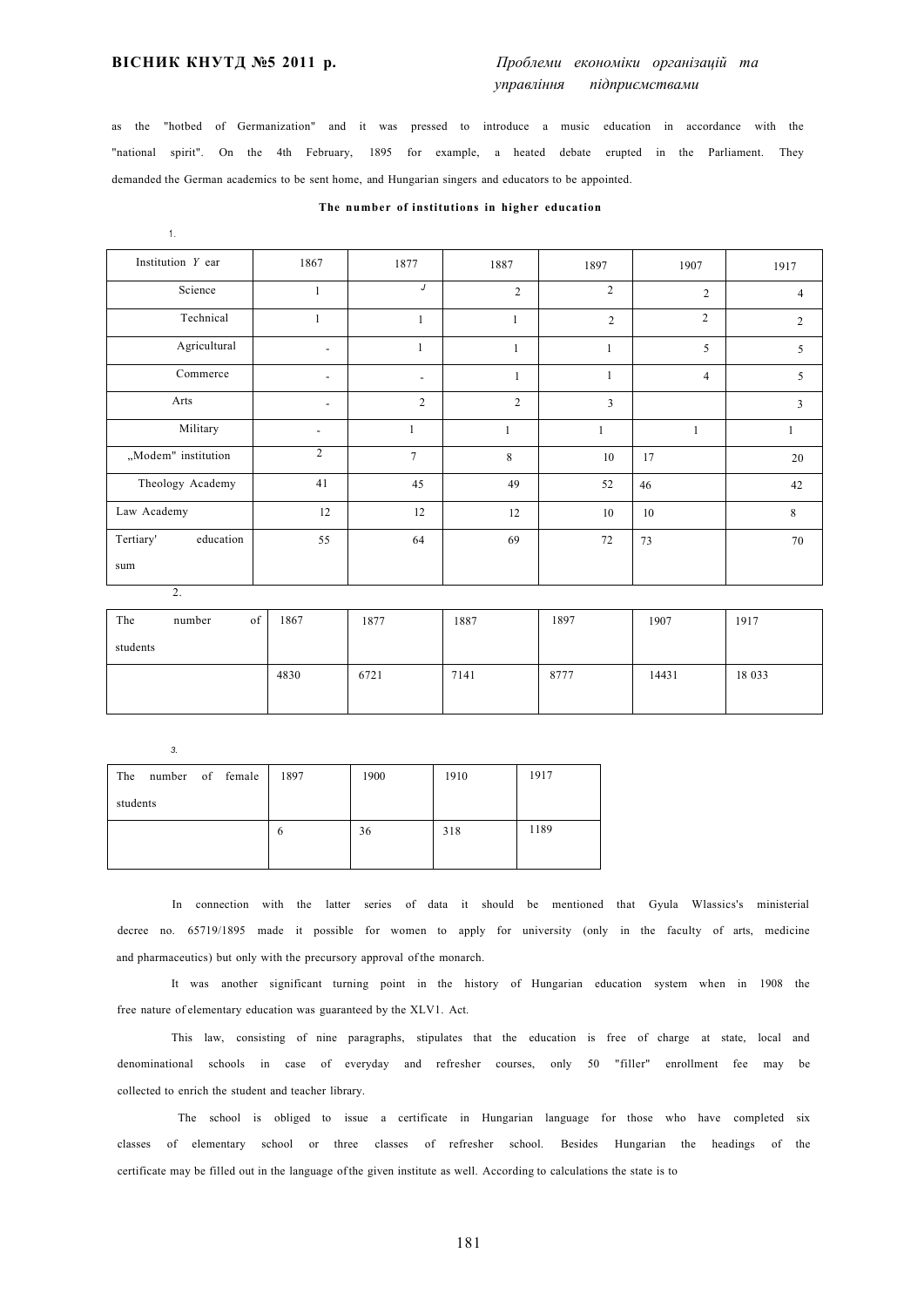take upon itself 3.5 million corona and in case of denominational schools 2 million corona. The purpose of this was to promote the increase of the number of students attending school since for a long time this rate had not or only slightly exceeded the compulsory school attendance of 80 percent.

Considering its most important principles, the tax-system, which was established in 1909 and was changes by the special circumstances created by the war and the subsequent years, is still valid today.

Wekerle's detailed reasoning attached to the bills is of lasting value and will serve as an instructive source in the future as well. To be a great statesman high intellectual ability, versatility and erudition are not enough. All of these should be accompanied by a degree of ethical excellence which elevates the person above his fellow citizens. This not only means respecting and adhering to moral principles, but also pushing your selfinterest into the background in favor of public life.

Wekerle had the creative ability to produce genuine, authentic value for the country and this talent can and will elevate him among the great minds of the Hungarian nation for numerous centuries to come.

#### **References**

- 1. Andras. Gero: *Magyarpolgarosodas.* Budapest: Atlantisz, 1993
- 2. Elemer, Kelemen and Kardos Jozsef: *Ezer eves a Magyar iskola.* Budapest: Korona Kiado, 1996
- 3. Magyar Kormanyprogramok 1867-2002 I. Vol. 305-316p, Magyar Hivatalos
- 4. Peter Tibor, Nagy: *Nevelestorteneiirds es oktataspolitika.* 83-85
- 5. Neptanitok lapja. 1<sup>st</sup> February 1868: 6-7.
- 6. Andras, Nemeth: *A Magyar nevelestudomany fejlodestdrtenete.* Budapest: Osiris Kiado, 2002

Надійшла 19.09.2011

#### УДК 378:811.111 (073)

## **HISTORIC AND SCIENTIFIC OVERVIEW OF STATE ROLE IN ECONOMIC POLICIES - PRESENTED THROUGH THE EXAMPLE OF HUNGARY**

#### LENTNER CSABA

Wekerle Sandor Business College, Budapest, Hungary

*The author was one of the main opponents of the rapid liberalisation of the economy after the collapse of planned economy. He has been consistently emphasising the necessity of state intervention. He is convinced that the disadvantages of the rapid introduction of the neo-liberal market model without transition in Hungary outweigh the benefits by far; what is more, it has led to the severe indebtedness of the country. He believes that the market-based system can only be successful if demand and supply is controlled by government means in a*  reasonable but strict manner. This is particularly so in Eastern Europe, where post-communist and often feudal *legacies had deeply penetrated economy and society. He puts down the crisis that has been unfolding since 2007 to the failure of excessively independent market actors in the western world and in Eastern Europe alike. He expects that any positive turn in the management of the crisis will stem from the renaissance of state control over economic policies. This paper presents the historic background and the argument in support of stepped-up slate role through the example of Hungary, particularly through the crisis management measures of the new civilian government* 

The historical traditions of state control over economic policy in Hungary' before the collapse of planned economy Although compared to other nations within the European cultural sphere, Hungarians have only been present in Europe since around 900, it is a fact that around 900 A.C. after a thousand-year of wanderings on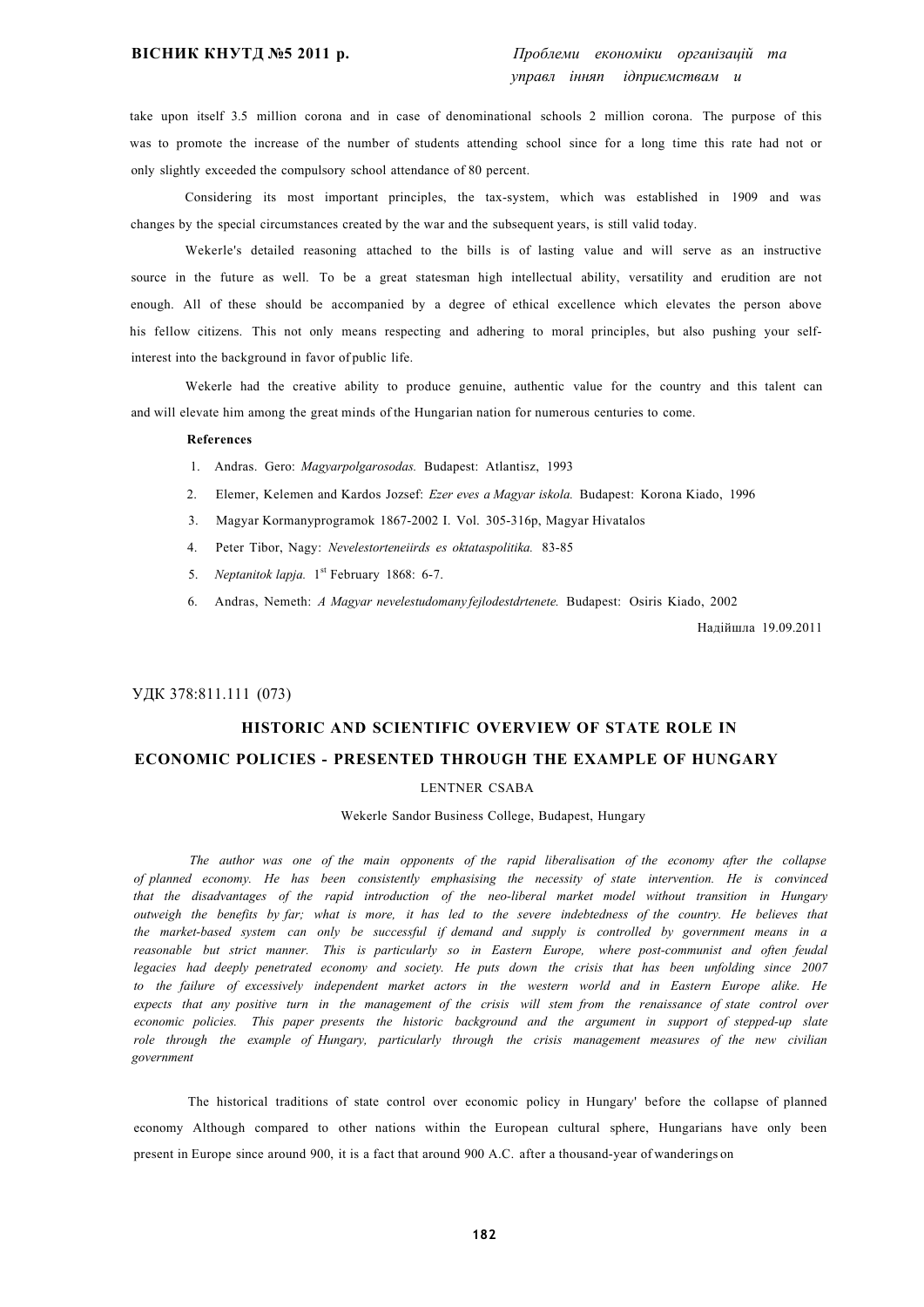## *. Проблеми економіки організацій та управл інняп ідприємствам и*

Russian steppes, the Conquest of the Carpathian-basin did take place and the conversion to a western feudal model and to Christianity, as well as the foundation of a western-type state administration quickly turned the Kingdom of Hungary into one of the major states in Europe. The independent Kingdom of Hungary as an integral state had lasted into the middle of the 16th century. As a result of the Turkish wars, the country was tom into three parts and its economic development was halted for 150 years. After the expulsion of the Turks, a new system ot dependence evolved. For a good two hundred years the country fell to the hands and political control of the Habsburg Empire. One of the main objectives of the battles of independence of the 18th and 19th centuries was to regain the economic and political independence of the country. Albeit these freedom fights and breakthrough attempts had failed without exception, the Hungarian economy also enjoyed the peculiar benefits of being part of the Habsburg Empire. In the Austrian, i.e. Habsburg hereditary lands in the first half of the 19th century, modem industrial centres were springing up. The manufacturing industry took roots and trade was given fresh momentum. With the swift industrial development, the Habsburg Empire's agricultural areas, and particularly Hungary, were unable to keep up. There was an imminent danger that the industrial supplies of the western provinces would not be marketable in Hungary for lack of effective demand. For this reason, the development of Hungarian economy and particularly agriculture became an important economic development issue for the empire. This was particularly important in light of the fact that the core European countries (France, Germany, the Low Countries, England) could not possible be reckoned with as an outlet for the Austrian industry for conflicting political, power, and economic interests. With the growth of Hungarian agriculture, effective demand was successfully generated for the industrial products of Austrian-Czech provinces.

Beside the positive pull effect of the industrial centres of the Habsburg Empire, and particularly due to the ideas adopted from German economist Friedrich List', further and even more significant economic development initiatives were unfolding in Hungary (marked by the names of Lajos Kossuth, Istvan Szechenyi), which urged for the establishment of independent Hungarian economy sheltered behind protective tariff walls, which was seen as the potential propellent of political independence. The Hungarian reformers of the 19th century believed that the solution lay in the independent industrialisation of the country and the establishment of trade. For this however, internal capital was not available; external direct investment on a scale that would sooner or later lay down the foundations for political independence was obviously not in the interest of the Empire. Although the 1848-49 freedom fight against the Habsburg Dynasty had failed, following the Compromise of 1867, the country' - embedded permanently within the frameworks of the Habsburg Empire displayed splendid economic growth. The freedom and open liberalism of enterprise in principle was framed by a very conscious, well-thought out empirical (and provincial so to speak) economic policy. The integration of the country's traditional agricultural raw produce into complex vertical food sectors had begun. The quality and effectiveness of the raw produce of plant-growing and husbandry was improved collectively by the manufacturing of agricultural machinery, whereas the level of processing was furthered by processing plants, and the transportation of produce was promoted by the expansion of the rail system. The economic development

<sup>1</sup> List, in opposition of the Anglo-Saxon free trade, opted for economic development sheltered behind protective tariff walls. Building on economic liberty, England's system was a reflection of its dominance in the world market in which and through which it enjoyed unlimited benefits. The German population suffered from the competition presented by England's industry hence a German citizen was heavily dependent on the state's active protectionist economic policies. List, F. (1841)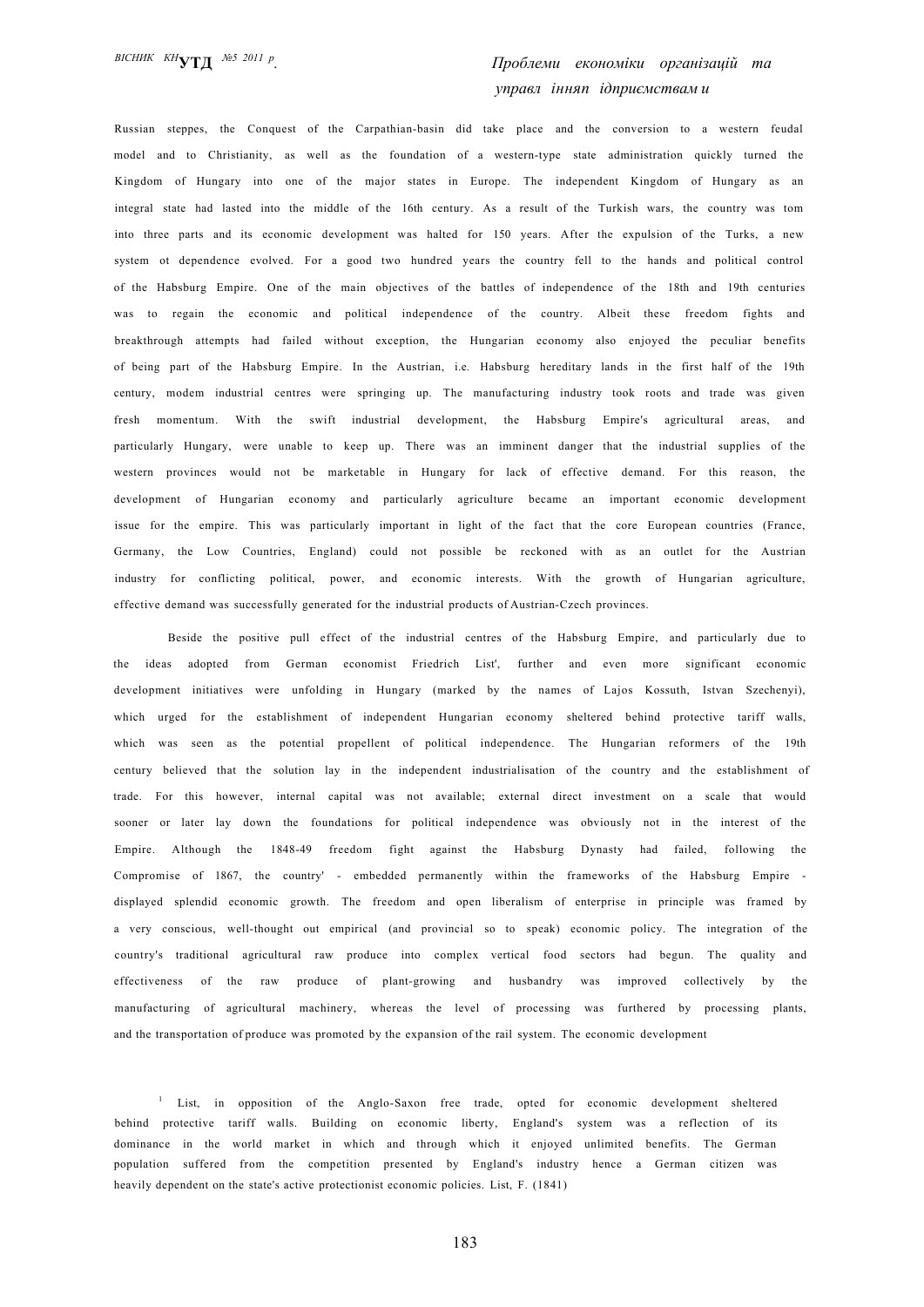#### **BICHHK KHyT^ №5 2011 p.**

of the country was nonetheless one-sided and heavily dependent in character. The produce of the vertical food 1 sectors was sold mainly on the a closed, internal outlets of the Monarchy. However, foreign investment wm played a significant role in the foundation of the milling industry (key sector). The international securities *market*  only became important in infrastructural development, and partly in the related development of the heavy industry. However, modernisation was not coupled with independent nation state status; consequently, the state economic policy, which was supposed to serve development, remained "satellite" in nature under the control of **the empire, and the final** outcome **was a heavily** empire-dependent situation. **The** partial resulting outcomes did not help create comprehensive and long-term modernisation. What is more, even though the establishment of the railway system (with the coal and iron ore mining and metallurgy behind it), which enabled the transportation of processed agricultural produce, was on a par with the developed world in the economic sense, the benefits of *economic development did not in turn reform the system of social relations, the stratification of classes,* and the democratic rights of society. Quite to the contrary, it caused the powers of the landowner classes profiting from having monopoly over the land and opposing the social modernisation of the nation to cement<sup>2</sup>. The lack of political independence and the lack of social renewal to go hand in hand with the modernisation of the producing forces halted further economic development after a given time and beyond a given level. The Habsburg Empire and specifically the Kingdom of Hungary had achieved swift yet one-sided economic growth with the participation of and contribution from a conservative landowner class unwilling to lose its powers, which was *coup fed with the Habsburg Empire's active, economy-changing, enterprise supporting policies; however the*  modernisation attempt of a Hungary operating under the Austro-Hungarian Monarchy remained distorted.

By the second decade of the 20th century, the defeat in WW11 and the resulting annexation of two-thirds of the country's territory, the economic policies - with active state control - between the two world wars designed to compensate such losses were also doomed for failure as Hungary found itself again on the side of the defeated. The country's two and a half-decade long economic policy efforts focusing on an arms programme proved futile.

The socialist planned economy system taking shape from 1947 had lost its reserves of internal resources by the 1970s, after the rebuilding of the country was finished. Alien to the nature of Hungary, the voluntarist industry policy coupled with Hungarian heavy industry built on iron ore from Krivoy-Rog, and coal from the Donetsk Basin represented a restricted and dependent set of capacities. The worsening production of the people's economy and the contradiction between the party promise of improving living standards and the performance of party politics led to severe indebtedness of the country. Hungary's external total government debt had swollen from USD 2.1 billion in 1973 to 22.7 billion by 1991 - an eleven-fold increase. From the 1970s, Hungary was functioning by living off the western money market and mainly IMF and World Bank loans. The economy and economic developments triggered political and social changes. Although with the Socialist restructuring ot agriculture, the effectiveness of Hungarian agriculture was on a close par with that of American farms, the increasing disinterest and under-motivation of workers in the socialist system had begun to act like severe internal breaks in agriculture aiso after industry. It must also be added that the success of the planned economy

<sup>2</sup> In contrast to the United States of America, the railway development in Hungary was not coupled with the democratisation of society and the extension of rights as was inherent in the States; these positive social changes did not evolve; what is more, railway only helped the feudal classes to conserve their economic and political powers (Lentner, 2010c).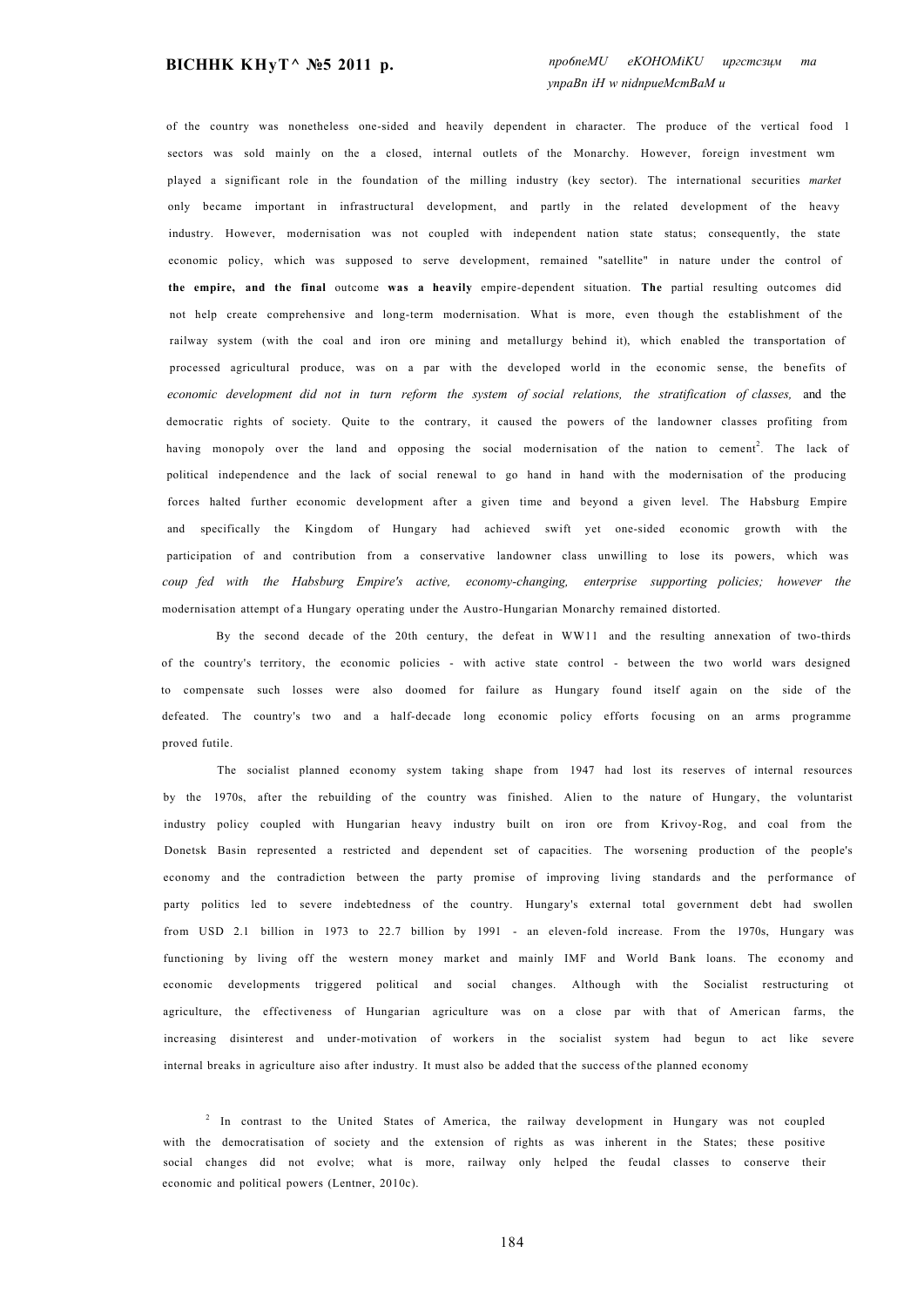in the 1960 and '70s was due to the conscious application of market components that did not violate the basic conditions of planned economy. Moreover, the conscious blending in of market components in the 1980s remained an integral part of state planned economy; however, the economic dominance of Westem-European countries had blinded the Hungarian population with the lifting of restrictions on foreign travels and with western propaganda. The ailing living standards financed ever more from western loans had got stuck after a while and the obsolescent economy behind it had wound itself up. Gradually alienating from the object of its labour, the collectively owned means of production, and the end product<sup>3</sup>, the working class and the peasantry of cooperatives had lost their faiths in socialist planned economy by the 1980s.

#### **The crisis of crisis management: from planned economy to planned economy?**

It is apparent that socialist heavy industry had lost its internal and external markets alike by the end of the 1980s. This was facilitated by the collapse of the Comecon and the sentiments expecting the coming of a consumer's paradise evident in Hungarian society, where the consumption of western products was placed in the focal point. Hungarian society wished to make up for the frustration of the past six centuries by swiftly establishing market economy and a consumer society. By selling of state property quickly and cheaply, Hungary had become heavily dependent on FDI. Ppacing capital attraction in its focal point, Hungarian economic policy enticed international companies through tax rebates and a wide range of government subsidies. Rigid state regulation was turning into accelerating market deregulation from the end of the 1980s. Regulation was replaced by increasing deregulation as the main feature of Hungarian economy. The obstacles in front of capital investments had been demolished and the repatriation of profit to its country of origin became free. The abating market protection of abating Hungarian producers, the independent national middle-classes, and the development of "embourgeoisement" with sustainable proprietary background to a social class was only ever realised at the level of election programmes. State property was mostly sold off to foreign investors, who this way managed to put their hands on the markets of former socialist large corporations and the food industry. Further to this, with the escalation of the already huge state debt at the change of regime, foreign investors purchasing state securities acquired key positions in the sustenance of the state, which had thus also become financially dependent. Hungarian change of regime took place at a time when economic theories and economic policies shifted towards liberalism throughout the entire world<sup>4</sup>. The economic philosophy of the Washington Consensus unfolding from the 1980s and the underlying International Monetary Fund, and the World Bank considered the state a bad owner and urged for the abolishment of restrictions before the migration of money capital, FDI, services, and labour. Proponents of the philosophy stood up for the liberalisation of financial matters, foreign trade, and foreign exchange, for the removal of national obstacles before foreign investors. Although already at the end of the 1980s, the contradictions of a neoliberal economic policy was evident<sup>56</sup> in developed market economies, the

3 Although the number of economic crimes and erroneous decisions stemming from insufficient economic information and the consequential financial damage was only a fraction in the planned economy system of what was evidenced in the market economy system unfolding from the end of the 1980s (Lentner, 2009).

4 For more details, see: Forgacs,!. (1987): confidence increased in the automatic operation of market forces while the state's economic efficiency was being questioned as the state degraded into a mere institution of bureaucracy.

 $5$  There was contradiction though between the various components of the liberal policies. For example, liberalisation in one area had led to greater government activities in another sector (Fortin et al,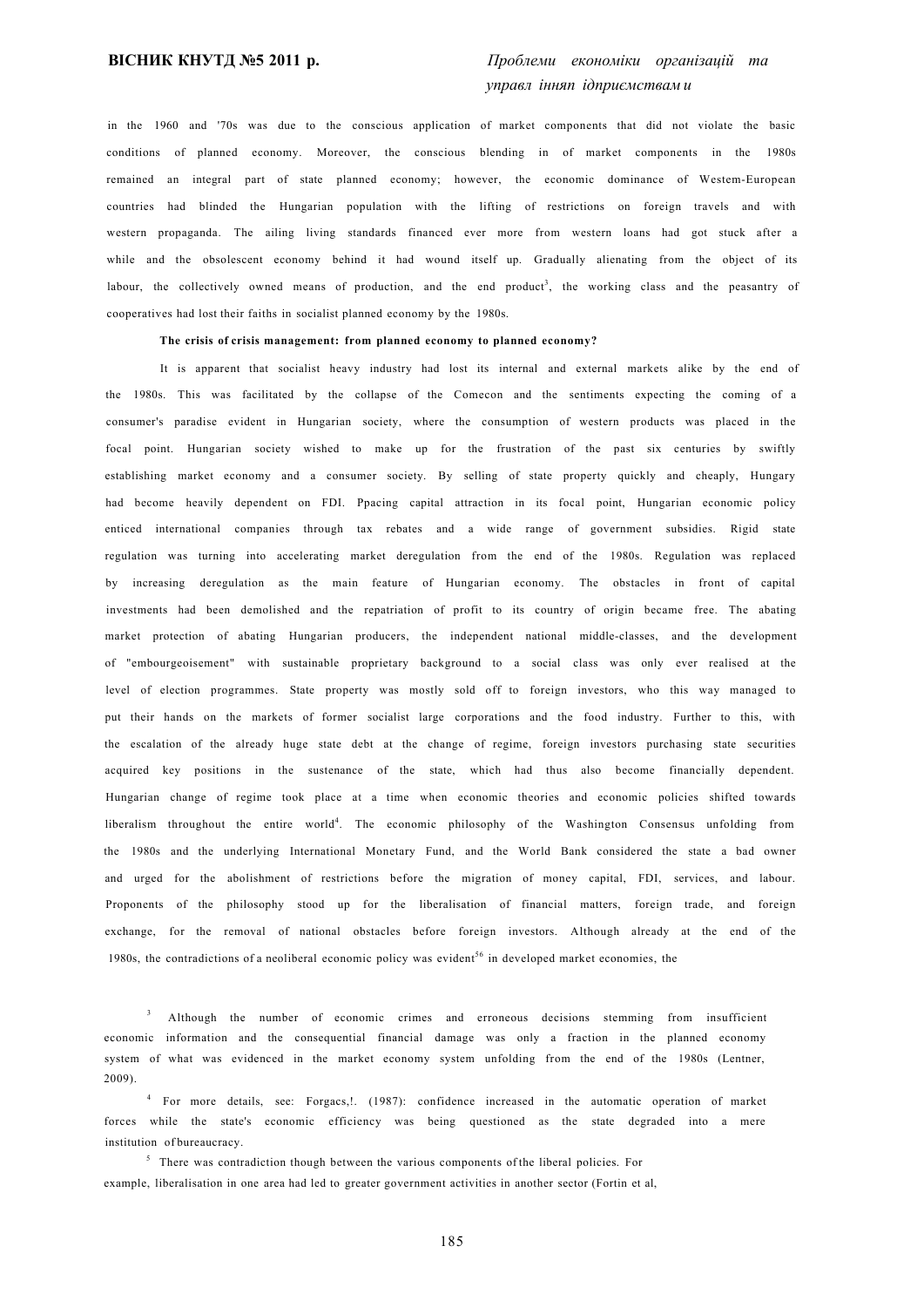#### **ВІСНИК КНУТД №5 2011 р.** *Проблеми економіки організацій та*

# *управл інняп ідприємствам и*

emerging East-European region determined to open its markets, and Hungary in particular, still opted to implement a neoliberal economic model by taking a 180 degree turn in complete opposition of the practice of state planned economy. As a result, the vertical food sectors, established during the Austro-Hungarian Monarchy and successfully preserved by the Socialist planned economy, collapsed. Comecon and the light industry producing for the internal markets had practically disappeared and the heavy industry which no longer received hydrocarbon derivatives on the basis of the Bucharest pricing principle from a disintegrating Soviet Union had collapsed. These were replaced by FDl-established high-technology machinery industry and high-tech whose share of exports (21%) is higher than the Japanese (20%) or the Finish national rate (18%). Hungarian high-tech export by and large involves assembly work performed for foreign companies at low wages from mostly imported parts and components. It is important that the import content of the total Hungarian exports is 60%, by far the highest in the OECD countries. The import content of Japanese exports is hardly 10% and the Finish index stands at 35%. The difference is that in really developed countries export companies keep the most valuable highest added value activities of the value chain in their own countries. In contrast, Hungarian industry essentially performs assembly-type work organised from abroad, i.e. it does not involve contribution that may be considered knowledge-intensive from the perspective of the value chain. The performance of the national economy is virtually entirely dependent on the performance of multinationals. From 2002 to 2010, the rate of export against GDP grew from 51.5% to 73.2%. In the same period, GDP increased from EUR 70.9 million to EUR 98.4 billion, while exports doubled (EUR 36.5 billion to EUR 72 billion). The comprehensive and allencompassing dynamising effect of international corporations on Hungarian national economy and society has remained unseen. The rate of employment is 57% - among the lowest in Europe (EU-27 67%). It is unquestionably true that international large corporations have given Hungary's economy a boost with the introduction of high-tech, but the budget positions and the living standards of the people have not improved proportionately. To a certain extent we have integrated with developed market economies but have certainly failed to converge with them. The disorganised neoliberal Hungarian economic policy has added to further indebtedness. Between 1990 and 2010, total debt increased eight-fold. The 20 billion-dollar state debt at the beginning of the change of regime soared to 110 billion, further to this local authorities have run up foreign exchange debts of USD 10 billion; besides, and as a result of the Hungarian economic policy, ignoring internal social considerations and incapable of guaranteeing secure livelihoods for the 10-million people in the mother country, a debt portfolio of USD 40 billion of private loans has been run up in euros and Swiss francs. The consolidating deficit and the increasing debt is a reflection of disorganisation rather than effective economic policy. When assessing the immeasurably indebted economic policy, the question arises: Did the Hungarian market economy really move into a higher mode of production than what the socialist planned economy inundated with market components had used ?

#### 1987).

6 In Chile, while they were pursuing the strictest monetarist principles, the rate of growth plummeted, inflation soared, the rate of investment was low, and external state debt sky-rocketed between 1977 and 1981 (Guardia, A. 1984).

7 In a former study, the author mentions that the scientific analysis of the planned economy was already completed in the euphoria of the transition to market economy in the beginning of the 1990s (e.g. Janos Komai). An assessment of the market economy of a similar magnitude has not yet been published. At the same time, the author has doubts regarding the thoroughness of the evaluation of the Hungarian planned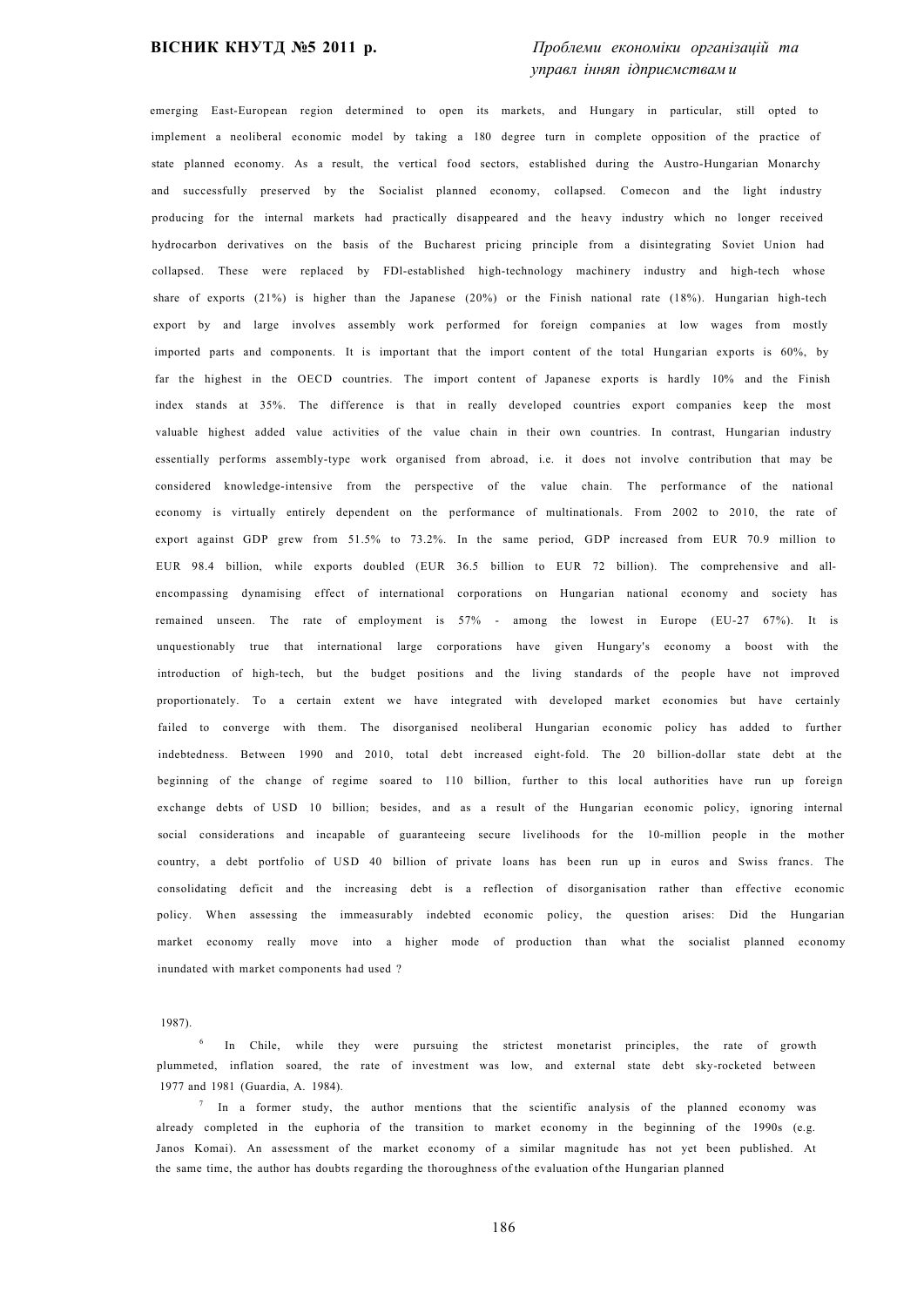International corporations can use the country as a profit collection point and only little share of the proceeds is reinvested in society. Their contribution to public burden sharing is not in proportion with their financial means. In addition to falling sales figures of large corporations producing for exports, the performance of Hungarian SMEs is constantly and steadily declining, the position of the national budget is deteriorating, internal effective demand is weakening. By 2008, the spiralling crisis from the Anglo-Saxon markets hit an already weakened Hungary<sup>8</sup>. After nearly a quarter of a century-long history of market economy, the results are dispiriting or at least contradictory. It is striking that in the period of planned economy. Hungary had a people's economy inundated with market components most, which was coupled with the highest living standards. Unique in the eastern block, home farming was allowed, commercial catering businesses were let to private individuals to run, and there were economic work communities in the industry. These allowances were used to serve selfsettlement of accounts within companies and to effectively motivate workers through financial gains. Early market components from the start of the 1968 new economic mechanism undoubtedly helped market economy to develop in the past quarter of a century. We were at the leading edge of laying down market foundations; however, after the turn of the millennium, Hungary became straggler from front-runner to quote the words of the present minister of national economy<sup>9</sup>. The implemented neoliberal economic policy could not fill the political independence gained in 1990 with economic power hence the political independence the country had pined for and eventually obtained after six centuries was devalued. We became a country controlled by external funds in the areas of production, budget deficit, the financing of increasing government debt, and the production (import) of consumer goods. By 2010, the time of the elections, there was elemental demand for a government with greater control over the economic policy.

#### **The renaissance of state control of economic policies**

The mode of production that is in crisis and is coupled with the destabilisation *of social relations must*  necessarily come to an end. Hungary, by October 2008, went bankrupt. The foreign investors financing government debt were fleeing the Hungarian state securities market in mass, international corporations switched over to narrowed reproduction processes, or left the country. Hungarian-owned enteiprises were *unable to fill*  the depleting economic and financial space. The country badly needed the grant of a 25-billion dollar emergency loan from the IMF, the World Bank and the European Central Bank. The former government applied austerity measures as a means of crisis management and failed to use the alternative of fiscal stimulus marked by the name J. M. Keynes<sup>10</sup>, although the crisis management techniques of the United States and Western Europe

economy (considering it exaggerated and one-sided), and also about the "superiority" of market economy. (Lentner, 2010a)

<sup>8</sup> The reforms of market economy proved abortive, the political parties are incapable of reaching a consensus, the people are convulsively protecting the social rights inherited from planned economy, the alternating governments are implementing a zigzag economy policy. The system is incapable of reform and renewal. This is topped with the world economic crisis (Lentner, 2010b).

9 In his book *From Front-Runner to Straggler* (2008), Gyorgy Matolcsy describes the process of economic decline that followed after he left office as minister for economy (2002), which the crisis managing economic minister is facing in 2010.

<sup>10</sup> Keynes, J. Maynard (1936): During periods of crisis, the state has the power to artificially keep effective demand up by, for example, infrastructural investments and thereby bring the economy closer to a state of balance and reduce unemployment. The active intervention of the state in such cases is beneficial to all. Even if the disbursement of money without funds causes the budget deficit to increase. This can and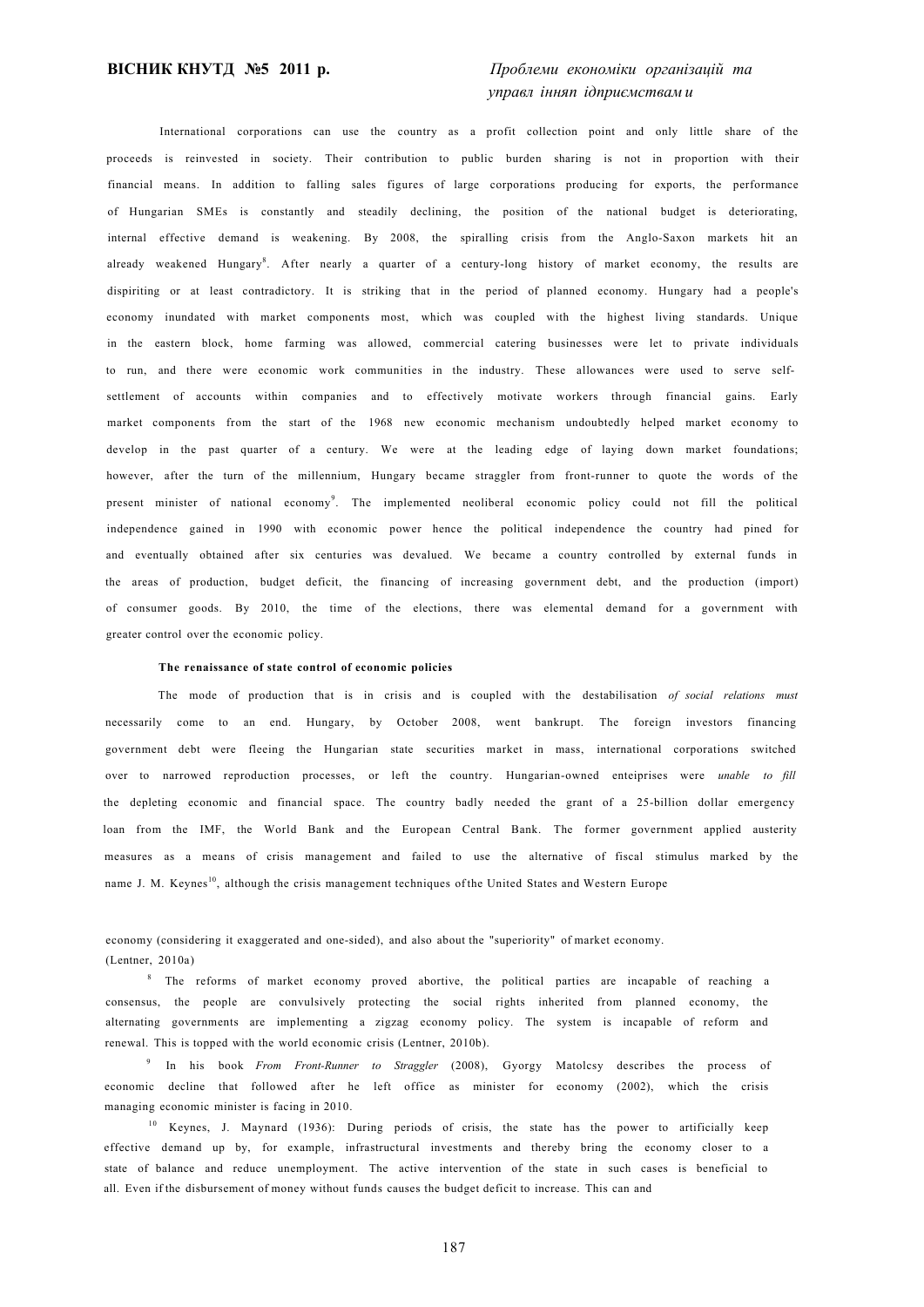would have implicitly made it possible. By the summer of 2010, the new government's room for manoeuvre had narrowed down; the EU no longer supported its fiscal expansionist programme because of the intensifying crisis of the Eurozone. This was despite the fact that in the preparatory phase leading to the election, the contours of a growth-oriented economic policy fuelled by fiscal expansion were becoming increasingly evident (see Matolcsy et al"). Hence the civilian government must achieve economic growth despite fiscal restrictions by using strict government control over economic policy as its means. Restriction serves the rationalisation of social insurance, the welfare sector, and the further curtailment of paternalist functions, while growth means the encouraging of investments for domestic SMEs and international corporations alike, although this is only possible with the use of significant, however depleting - with the deepening of the Eurozone crisis - state and EU funding. The now more active government economic policy levied crisis taxes on the energy suppliers and banks in order to have a greater room for fiscal *manoeuvres.* 

Exceptional situations require exceptional economic political solutions. Keynes considered the building of pyramids, the digging and subsequent digging out of dollar-packed whisky bottles possible solutions to reduce unemployment and thus increase effective demand. The active roles played by the state in the management of the 1929-33 crisis, or making the New Deal, or in the reconstruction of Germany after WWI1 are prime examples of effective state intervention. It is unquestionable that heavy state regulations curtail the opportunities for companies to act. In justified cases, it is necessary for the government to overturn decisions made on the free market. At the end of the 19th and the beginning of the 20th century, the United States already applied a wide range of anti-trust laws to curtail market forces, remedy information failures, to keep external economic impacts under control, regulate monopolies by public utility regulations<sup>12</sup>. The present management of crisis again is an attempt to prevent market forces, particularly money capital from multiplying. Active state intervention is particularly justified and called for at a time when in a neo-liberal economic space the market actors have all failed, hence the successes of macro-economy are dependent on factors beyond supply and demand, in other words, in the domain beyond micro-economy; ultimately its consummation is dependent on the welfare policies and the distribution of incomes.

In the past 40 years, after the dissolution of the Bretton Woods system of monetary management, mixed economy was replaced by global capitalism in developed market economies. The independence of monetary policy became a thing of the past, while fiscal policy was based on rules. The relationship with transnational companies became the measure of competitiveness of government economic policy. State regulation lost relevance; the emphasis was now placed on deregulation, unrestricted money multiplication, unlimited privatisation, and the primacy of exports. By 2007, this was no longer sustainable in the developed world. Although Hungary's planned economy was most blended with market components, the adaptation of total neoliberal economic policy drifted the country into a state of permanent crisis of system. In essence, we are

need to be counterbalanced in the period of growth by curtailing government expenditure.

<sup>11</sup> Matolcsy et ai (2008, 2009, 2010): After his first office as minister for economy lasting until 2002, Matolcsy was getting ready for a new term. He called to life a scientific workshop. He published pamphlets. From the summer of 2010, the economic governance was started along these programmes.

Samuelson - Nordhaus: Economics, Chapter XVII: The anti-trust acts of the United States are built on a few laws. The Sherman Act (1890), the Clayton Act (1914) and the Federal Trade Commission Act (1914) provided the foundations for the anti-trust branch of law of the US. The modem anti-trust doctrines were all bom out of the interpretations of these acts.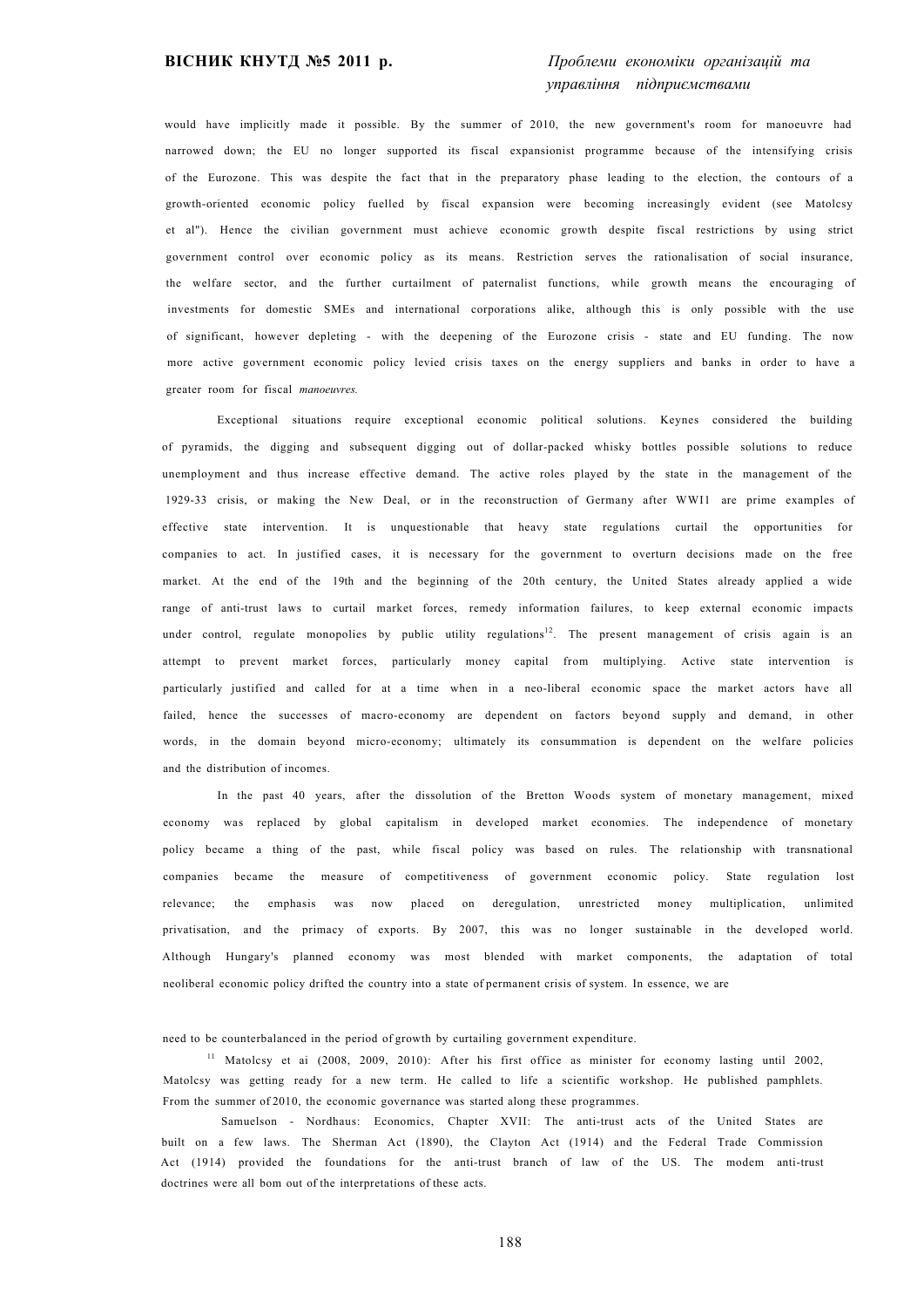### *. Проблеми економіки організацій та управління підприємствами*

living through the system change of a system change, the crisis of crisis management. The public sector is weak. Lack of political consensus, devoid state functions, and a burning out society are the characteristic traits in Hungary today. 61% of secondary-school students would like to live abroad<sup>13</sup>. There is a complete lack of internal capital accumulation and indebtedness is widespread. The most obvious problem of Hungarian economy is indebtedness, government debt amounts to 81% of the GDP rising by 25% in the past 8 years alone. This is what the government s economic policy intends to mitigate; however, this is only possible by changing the economic policies that have been pursued, which have led to the indebtedness, but this will certainly be a long process. The sustainability of Hungarian economy at present depends on the availability of FDI and portfolio capital. It is obvious that the international corporations, on which the entire Hungarian national economy is built on, have succeeded in dynamising only a narrow fraction of the recipient country's economic and social lives but were also bound to cause permanent decline and unilateral dependence. This is why it is reasonable to improve the competitiveness of Hungarian enterprises, agricultural producers in the long-run, and to reform public institutions heavily burdened with the legacies of a paternalist state, reduce the volume of redistribution and at the same time increase its targetability to improve social cohesion. As was evident in the application of crisis management techniques in the 30s of the last century, in post-WWII Germany, or in Western Europe in 2007- 2010, this is all possible with strong state action and the careful regulation of the business sphere.

Although facing huge opposition domestically and abroad alike, the new Hungarian economic policy is nonetheless in line with the main avenues and philosophies of international crisis management. From a state of loose regulatory framework, from the delusion of "the market will solve everything", western governments are now shifting their positions, however slowly, in the direction of strengthening state regulation. The recently finished report of the US Congress<sup>14</sup>, or professor Banfi's recently published paper<sup>15</sup> blame the unregulated market conditions and human insatiability as the main causes behind the crisis. The European Commission intends to improve the methodology of accounting audit checks, and communication of corporations and banks  $r$ esponsible for unlimited multiplication<sup>16</sup> in order to promote responsible and transparent economic management. The United States and the developed Member States of the European Union have generated effective demand by placing state economic policies on a Keynesian model saving thereby entire sectors, financial institutions from bankruptcy. Where there is strong state, there's room for strong state economic policy.

<sup>13</sup> Further to this, 49% of university undergraduates would like to live and work abroad. The parents of today's teenagers and people in their twenties are mostly 40-60 years of age. They are the generation that changed the regime. Their disappointment in the change of system is also reflected in the disillusionment of their children. The research providing the basis of the book was conducted by Professor E. Novaky by appointment of the Hungarian Academy of Sciences. (Lentner, 2010)

<sup>14</sup> US Congress Report. Jan 2011, The enquiry committee of the Congress mercilessly presents the erroneous economic policy leading to the crisis, reveals the responsibility of credit rating agencies, banks and the FED, the deficiencies of audits, and last but not least human greediness.

<sup>15</sup> Banfi T. et al, 2011 The paper of the research team of the former central bank council member is different from other analyses on the subject in that it markedly highlights human greediness that knows no moderation when it comes to making profit for the individual. Obviously, this was only possible even at system level because authorities had tolerated the tendency of individuals to place their individual interest over public and financial security interest for decades.

<sup>16</sup> Green Paper, 2010: The Green Paper of the European Commission may effectively promote the stabilisation of the markets by reconsidering the methodology of auditing.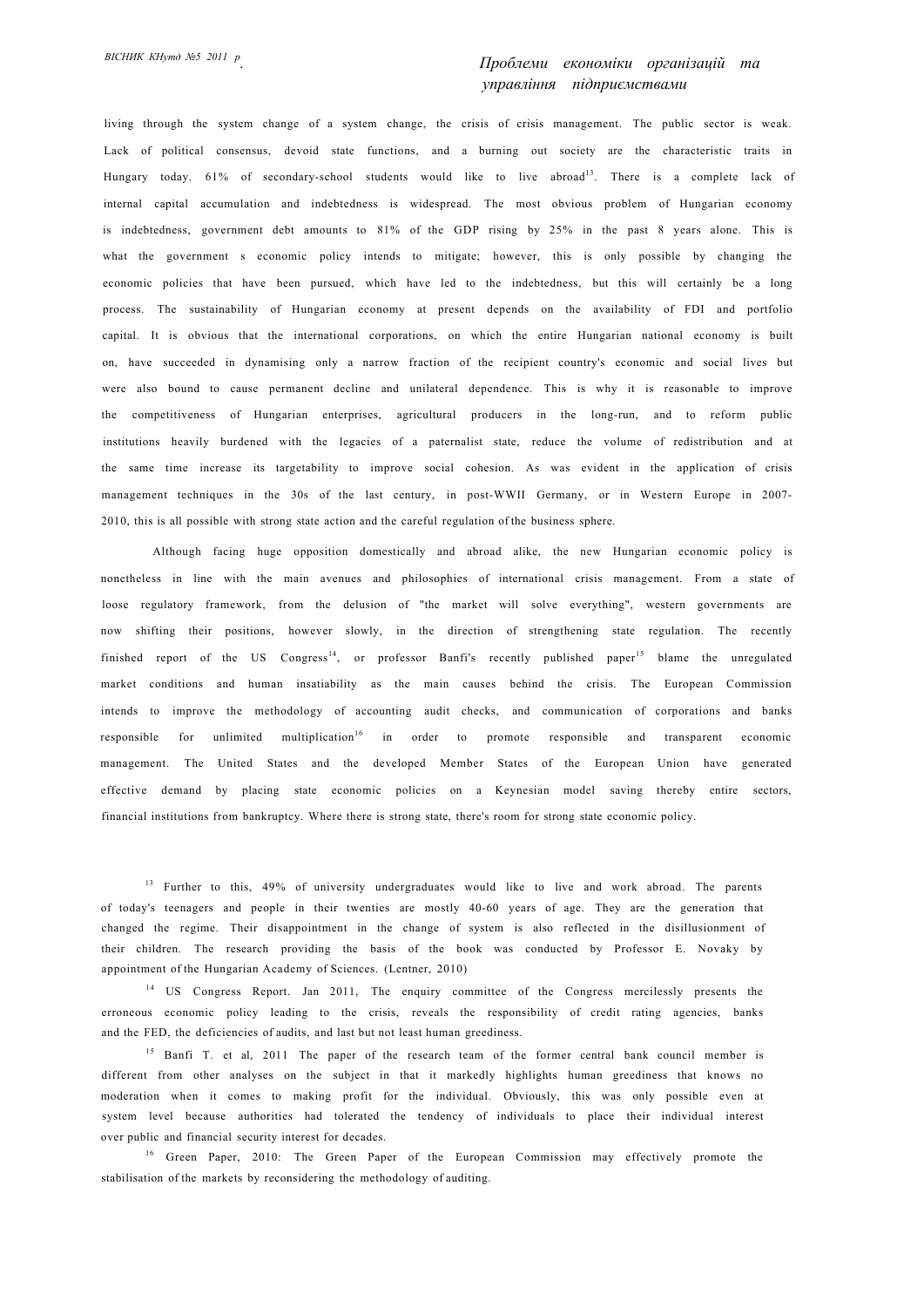# *управл інняп ідприємствам и*

The failures of the Hungarian attempts at convergence during the Austro-Hungarian Monarchy, mentioned before, and also in the shadow of the Soviet Empire may be put down to the lack of political and hence economic independence. By the collapse of the planned economy system, Hungary was heavily indebted. The acts that provided the legal environment for market economy of 1987 (two-tier banking system, act on economic associations, company act, protection of foreign investment) were already paving the way for full market economy. From Soviet political dependence however, the country drifted into western economic dependence which expanded in the direction of neoliberalism. The lending banks (IMF, World Bank) however, proved stronger than the Soviet Empire as they also enforced their economic policies on us. The Hungarian economy and society however, was not yet mature to take on this economic policy. In order for this to be generally recognised, one quarter of a century had to pass (in the domain of public belief). It is this state of dependence and the accompanying economic powerlessness that the new civilian government is trying to move away from when it did not avail of the funds made available by the IMF and the World Bank, and rejected their implied recipe of neoliberal economic policy.

The government wants Hungarian government bonds to be financed by the market, and w'ishes to diversify the country's capital dependence by seeking the help of oriental lenders and FDI investors. It is obvious that the western capital dependence replaced by oriental economic dependence will not be a long-term solution. Internal effective demand may be increased and production relaunched in order to strengthen the country's internal economy, by developing the internal economy of the country, particularly the agriculture, and the food industry.

#### *Conclusions*

The lack of independent state and the resulting lack of state control over the economy in the past six hundred years - despite survival and temporary successes - caused long-term lagging, late reforms, and by the end of the 20th century, led to convergence attempts which were out of line with the country's production capacities and production conditions.

The need for strong state control and through this the regaining of political independence has been a recurring element of the concepts of the elaboration and consummation of the national economic policy.

Given the country's size, economic power, its position within the fields of force of world economic power centres and the insufficient mobilisable domestic capital, all attempts at modernisation have been exhausted in futility after a while.

The effects of six centuries of oppression and failures have been fixed at the levels of society, the political classes, and those in possession of the seeds of national capital and this had, by the end of the 20th century, deepened a national psyche that is characteristically seeking external assistance and which sought to remedy the failures of six centuries with the unbridled adaptation of neoliberal economic policy.

Improper economic policies, which resulted in dependent economic and *social states, do not* help *the*  country's overall modernisation. Rather, they create unstable financial and social conditions.

The constant breakaway from the neoliberal economic policy is ideally followed by an active economic policy building on and strengthening internal resources, where emphasis is firstly and most importantly placed on the mitigation of external economic dependence, and on the conscious development of endogenous factors.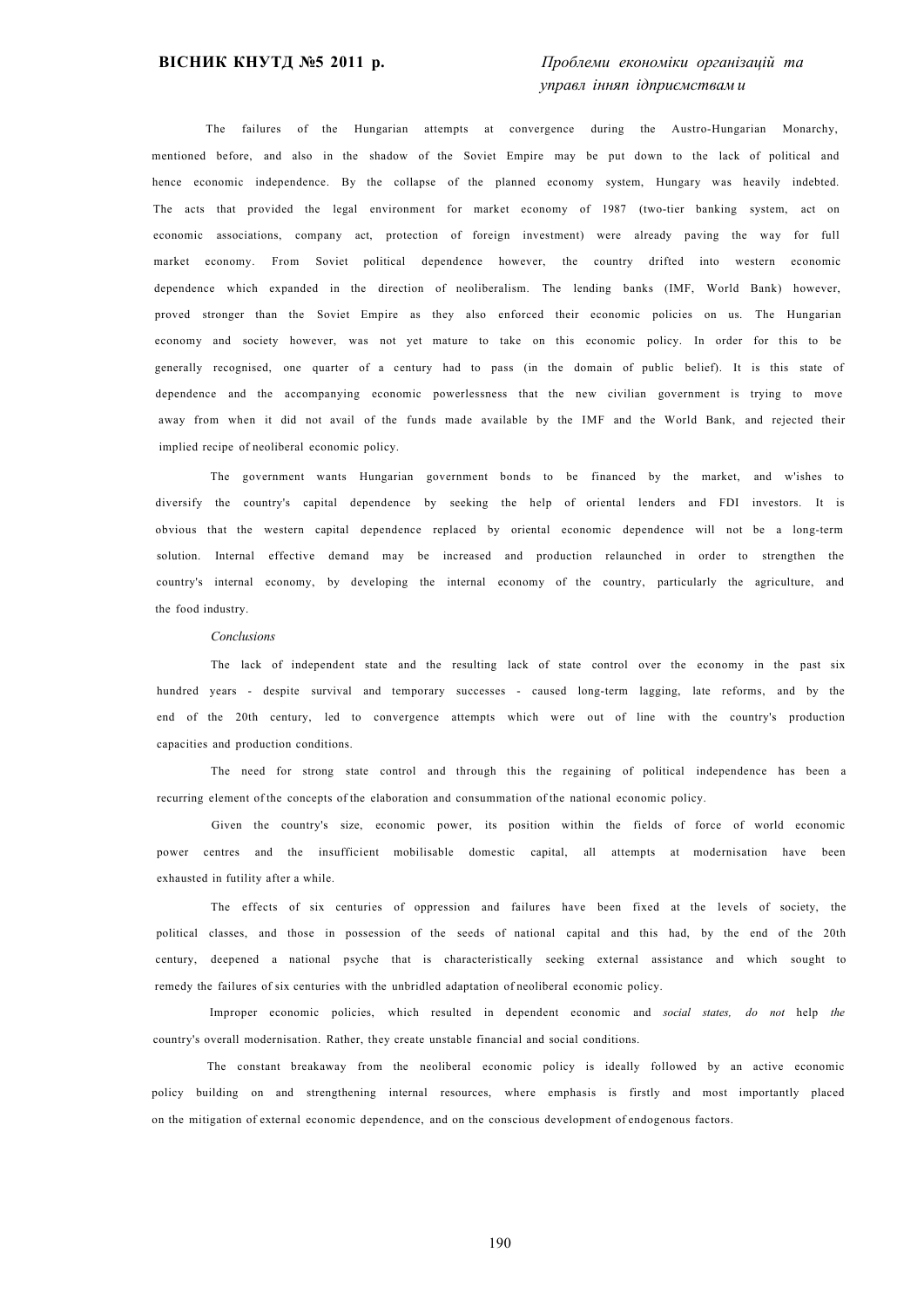**REFERENCES** 

1. Banfi, Т. - Kiirthy, G. - Banfi, А. (2011): Regulation Following (between) Financial Crisis (Crises): Compulsion and Opportunity. In. Public Finance Quarterly Vol. LVI No.2. pp. 193-214.

2. Forgacs, Imre (1987): Neokonzervativ fordulat az Egyesult Allamokban [Neo-Conservative Shift in the United States] Kossuth Publishers, Budapest

3. Fortin, С. M. et al (1984): The Politics of Economic Liberalisation in the Third World: A Research Proposal. University of Sussex, Brighton

4. Green Paper. Audit Policy: Lessons from the Crisis. European Commission, Brussels, 13.10.2010. COM 561 final

5. Guardia, A. (1984): L' experience chilienne ou l'echec neo-liberal. Nouvelie Revue Socialiste. In. Business Week, Sept-Oct.

6. Keynes, M. John (1936): The General Theory of Employment Interest and Money (magnum opus) Macmillan Cambridge University Press, for Royal Economic Society in 1936;

7. List, F. (1841): A politikai gazdasagtan nemzeti rendszere [The National System of Political Economy]

8. Лентнер, 4. - Семйон, С. В. (2009): Бухгалтерський облік і аудит в Угорщині - Житомир: ПП «Рута», 176 с.

9. Lentner, Cs (2010а): Is the Hungarian market economy really a higher level mode of production than the socialist planned economy inundated with market components? In. Heller Farkas Pamphlets, Vol. VIII. No. 1. pp. 10-17.

10. Lentner, Cs. (2010b): Some Historical and International Aspects of the Hungarian Economic Crisis and Crisis Management. In. Public Finance Quarterly, 3/2010 pp. 581-606.

44. Члсткнта,VsvlOA ViVAXJcy. Hungary in 2025. In. WorVd Futures Studies Federation (WVSF Buttetin) Vol. 35, Issue 3&4, 2010 pp. 13-17. (book review about Prof. Novaky's Book)

12. Matolcsy, Gy. (2008): Ellovasbol Sereghajto [From Front-Runner to Straggler] Eghajlat Publishers. Budapest

13. Matolcs, Gy et al. (2008) Megujitott szabadelvii es szocialis piacgazdasag Magyarorszagon [Renewed Liberal and Social Market Economy in Hungary] (Pamphlet). Economic Growth Institute

14. Matolcsy, Gy. et al (2008): Jovokep [Visions] (Pamplet of the 1975s). Economic Growth Institute

15. Matolcsy, Gy. et al (2010): New Szechenyi Plan. A talpra alias es felemelkedes fejlesztespolitikai programja [The Development Policy Programme of Recovery and Growth] (Pamphlet). Ministry for the National Economy

16. Samuelson, P. -Nordhaus, W. (2000): Economics, Edition XVII, Chapter XVII

17. The Financial Crisis - Inquiry Report. Final Report of the National Commission on the Causes of the Financial and Economic Crisis in the United States. US

18. Congress, Washington D.C. 2011

Надійшла 19.09.201 I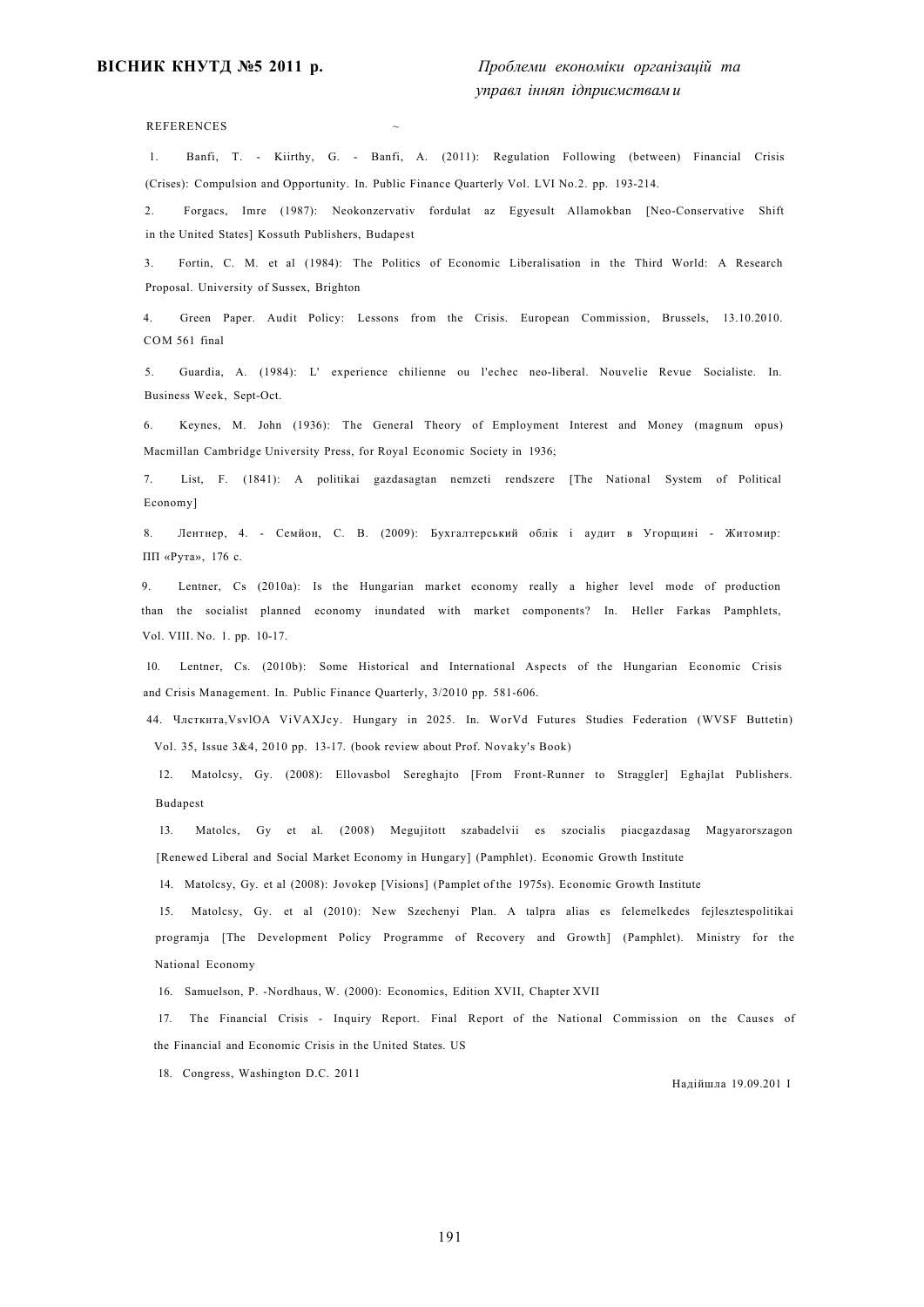#### **YAK 378:811.111 (073)**

## **ALTERNATIVE INDICATORS OF SUSTAINABILITY AND SOCIAL RESPONSIBILITY**

FARKAS SZILVESZTER **Hungary Szechenyi University**  SZIGETI CECILIA **Hungary Szechenyi University** 

*In this paper we present the alternative indicators of socio-economic development. In the first part of the study the macro-indicators are presented, and the second part deals with the corporate level, microindicators* 

#### **I. Macro-indicator s**

Recently a number of alternative indicators have been developed. Their importance in politics and economic decision-making has increased. "In this new era of living within the means of one planet, GDP has become a less valuable indicator of progress." Because GDP is a measure of market production and economic activity within a country, not of well-being. A number of publications deal with the system of alternative indicators: Bossel (1999); Stigliz et al (2008). We chose four alternative indicators (HPI, EPI,HDI, EFP) and we were looking for the most sustainable country. The best values are marked with bold in the 1 Table.

#### **H DI**

I he Human Development Index (HDI) was first developed by the late Pakistani economist Mahbubul Haq with the collaboration of the Nobel laureate Amartya Sen for the first Human Development Report in 1990. It was introduced as an alternative to conventional measures of national development, such as level of income and the rate of economic growth. HDI is a summary composite index that measures a country's average achievements in three basic aspects of human development: health, knowledge, and income (GNI). The HDI sets a minimum and a maximum for each dimension, called goalposts, and then shows where each country stands in relation to these goalposts, expressed as a value between 0 (worst) and 1 (best).

#### **EFP**

The Ecological Footprint (EFP) uses yields of primary' products (cropland, forest, grazing land and fisheries) to calculate the area necessary to support a given activity. A nation's consumption is calculated by adding imports to and subtracting exports from its national production. Results from this analysis shed light on a country's ecological impact. The optimal value is 2 gha/person or less (sustainable).

#### **HPI**

The first Happy Planet Index (HPI) was launched by nef (the new economics foundation) in July 2006. "In essence, the HPI is an efficiency measure: the degree to which long and happy lives (life satisfaction and life expectancy are multiplied together to calculate happy life years) are achieved per unit of environmental impact." The maximum value is 100 (best).

#### EP!

The 2010 Environmental Performance Index (EPI) ranks 163 countries on 25 performance indicators tracked across ten policy categories covering both environmental public health and ecosystem vitality. These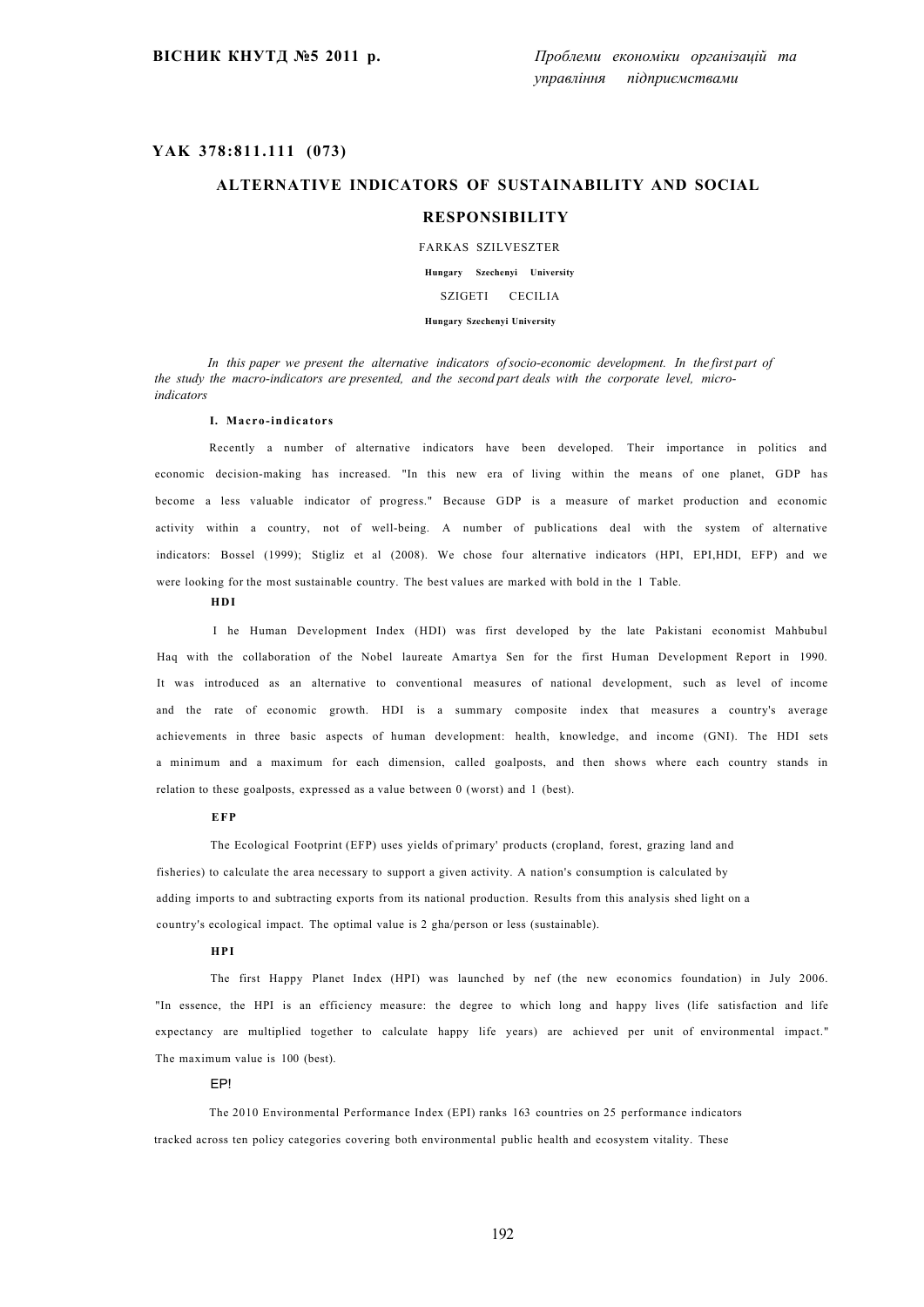indicators provide a gauge at a national government scale of how close countries are to established environmental policy goals. The maximum value is 100 (best).

|               | EFP{2007f      | HPI (2005f)      | HDt (2010 <sup>s</sup> ) | Е РІЙОК* <sup>4</sup> |
|---------------|----------------|------------------|--------------------------|-----------------------|
|               | (gha/pe; sorr) |                  |                          |                       |
| world average | 2,7            | 43,3£            | 0,624                    | 58,4                  |
| Hungary       | 3,0            | 38,86            | 0,805                    | 69,1                  |
| Iceland       | na             | 35,14            | \$869                    | 935                   |
| Switzerland   | 5,0            | 48,05            | 0,874                    | 89Д                   |
| Costa Rica    | 2.7            | 76,12            | 0,725                    | 864                   |
| Sweden        | 5,9            | 47,99            | 0,385                    | 86                    |
| Timor-Leste   | 0.4            | na               | a 502                    | па                    |
| Bangladesh    | 0.6            | 54,09            | 0,469                    | 44,0                  |
| Afghanistan   | 0.6            | $\boldsymbol{m}$ | 0,349                    | па                    |
| Haiti         | 0,7            | 50,34            | $0.40*$                  | 39,5                  |
| Norway        |                | 4036             | Ц938                     | 81 <sub>Д</sub>       |
| Australia     | 6,8            | 36,64            | 0337                     | 65,7                  |

#### Table **1. Alternative indicator s**

\* ww. fo-st *m* r.tn ay\*rk a? g

Three main results are:

- 1. among the studied countries. Cost Rica has the best position,
- 2. there is no country which would be in a good position according to all indicators,
- 3. we cannot decide whether a country's sustainable based on a single index.

The ecological footprint indicator is also used to calculate a company's environmental impact. This calculation methodology is developed, but the reliability is lower than the national calculations, so best practises are available.

#### *[I. The* **company-leve l indicator s of sustainability**

Traditionally, the corporate performance is evaluated based on corporate balance sheets and business reports with financial indicators. Such indicators are well-known in corporate finance, such as ROE, ROA, ROS, ROl, EPS. Corporate social responsibility and companies' role in sustainable development presented the need to develop new indicators. These indicators are becoming more widely known and applied. Below we present the most important ones.

#### **Dow Jones Sustainability indexes**

The Dow Jones Sustainability Indexes (DJSI) were launched in 1999 as the first global sustainability benchmarks. The indexes are offered cooperatively by SAM Indexes *and* Dow Jones Indexes, the marketing name and a licensed trademark of CME Group Index Services LLC. The family tracks the stock performance ofthe world's leading companies in terms of economic, environmental and social criteria. The indexes serve as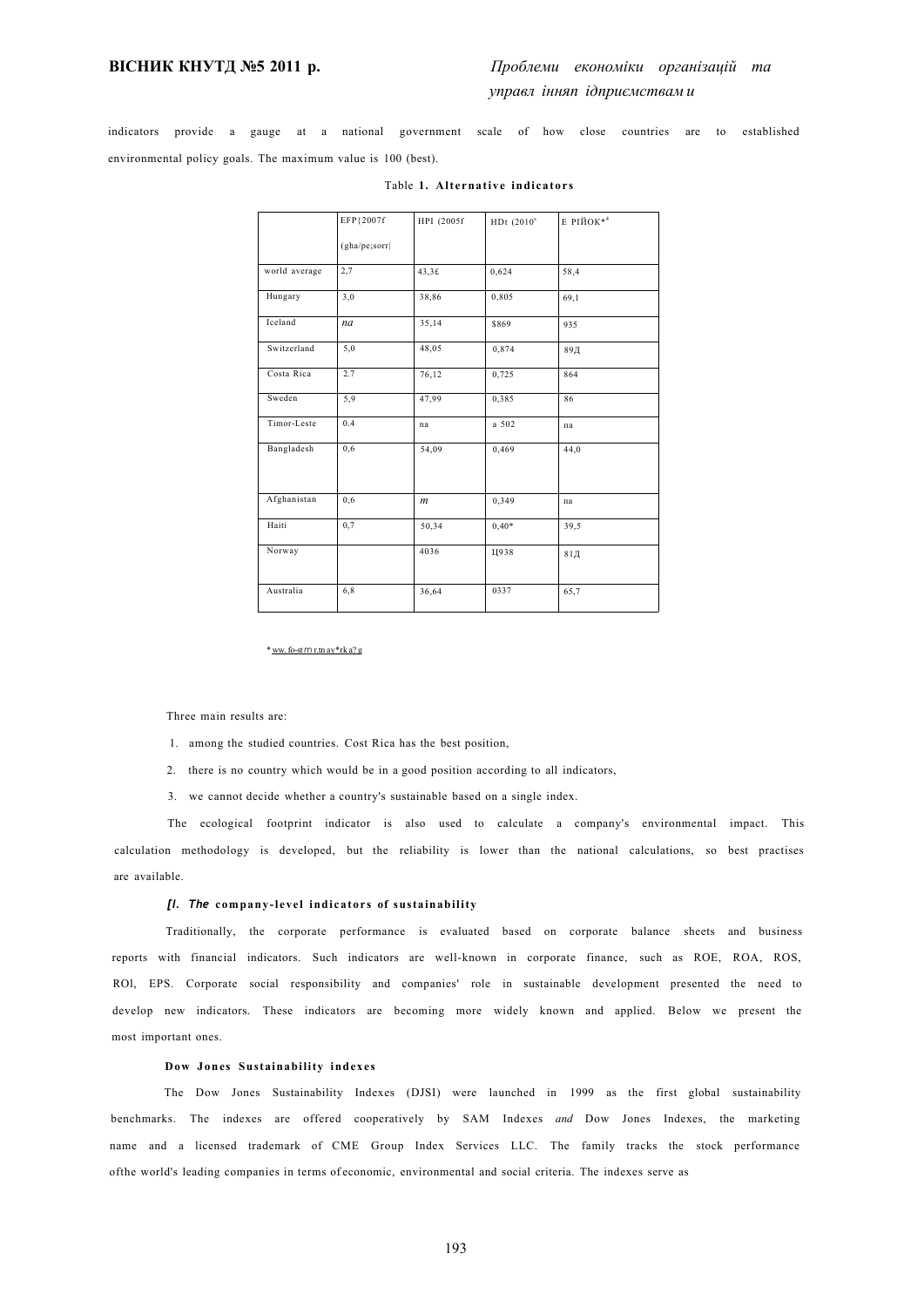aecttx

benchmarks for investors who integrate sustainability considerations into their portfolios, and provide an effective engagement platform for companies who want to adopt sustainable best practices. (For example see Table 2.)

Table 2. **Sustainability performance of BMW AG** 

| <b>SU5TAJNAMJTY SCORES</b>                 |             |
|--------------------------------------------|-------------|
| <b>Total Score</b>                         |             |
| 0 25 50 75 100                             |             |
|                                            |             |
| Economic Ctaension                         |             |
| 0 26 60 75 1 ® 0                           |             |
|                                            |             |
| Environmental Овтпепвоп                    |             |
| 0 25 50 TS 100                             |             |
|                                            |             |
| Sees! Dsrerston                            |             |
| $_{\rm II}$<br>75<br>100<br>50<br>$\Omega$ |             |
|                                            | 9ШШ         |
|                                            | OMI         |
|                                            | See i oaf". |

*Source: [http://www.](http://www) sustainability-*

*index. com/djsi pdfBios201109/SectorLeaderReporl BMW%20AG A UT%20A utomobiles.pdf* 

The annual assessment is based on an online questionnaire supported by extensive company documentation. Thorough analysis of company-specific information are complemented by an additional examination of media coverage, stakeholder commentaries and other publicly available sources. The questionnaire features about 100 questions on economic, environmental and social issues with a focus on industry-specific criteria that have a material impact on the companies' ability to generate long-term value. The company sustainability assessment is regularly updated and adapted to capture new sustainability trends that are at the forefront of each industry sector and that are likely to have an impact on companies' competitive landscape.

The DJS1 consists of World Index, Europe Index, Asia Pacific Index, North America Index and Korea Index, and it enables enterprise, sectoral and regional comparisons.

#### **FTSE4Good Indexes**

The FTSE4Good Index series is a series of ethical investment stock market indices launched in 2001 by the FTSE Group. A number of stock market indices are available, for example covering UK shares, US shares, European markets, and Japan, with inclusion based on a range of corporate social responsibility criteria. Research for the indices is supported by the Ethical Investment Research Service (EIRIS). This new data service provides a comprehensive, transparent and objective system to measure the Environmental, Social and Governance (ESG) practices of over 2,300 public companies worldwide. There is an increasing awareness that ESG factors are an important component in understanding corporate risks and performance, and in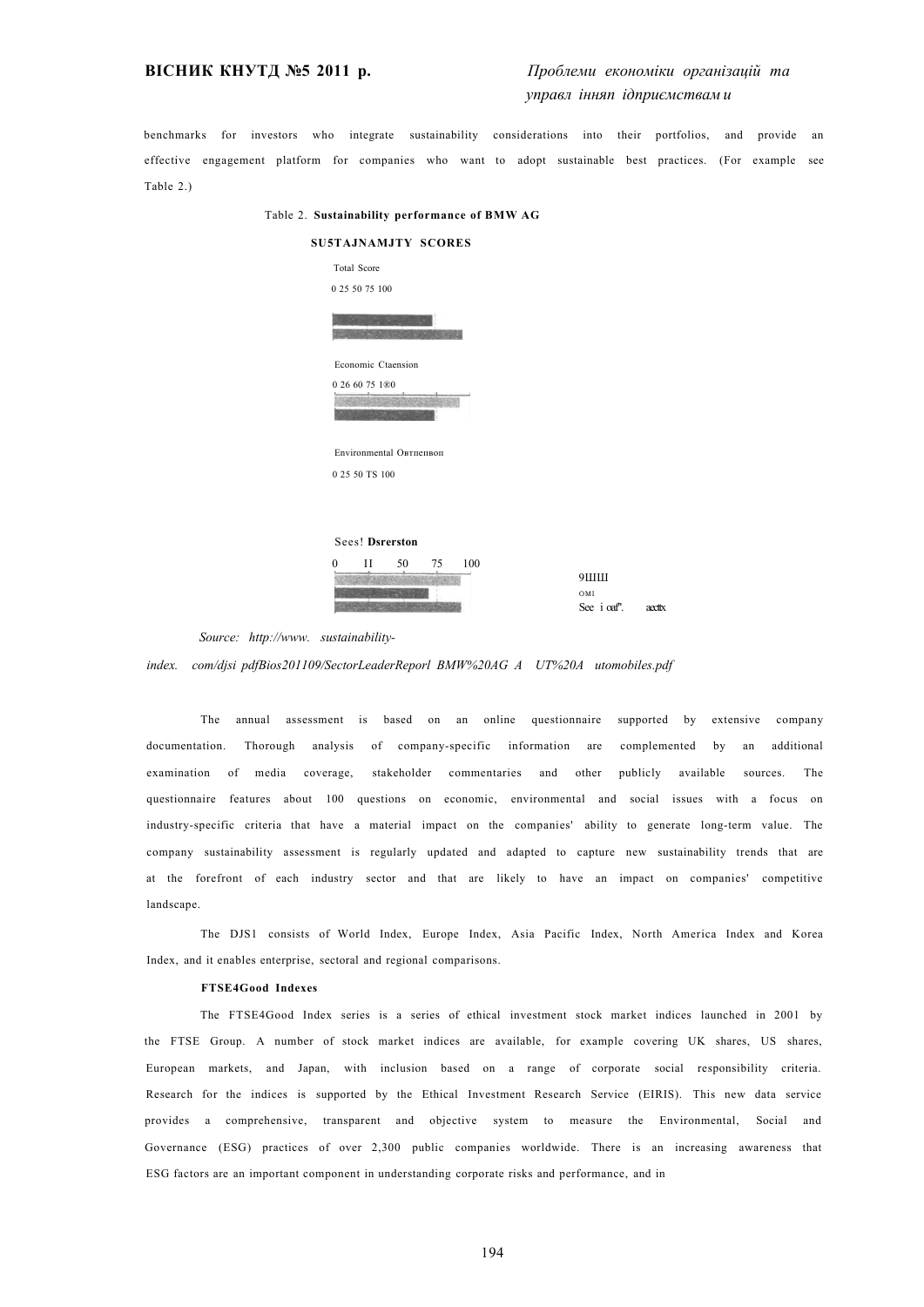theachievement of long-term, sustainable investment returns. In the decade ahead the integration of ESC factors into investment analysis, decision-making and stewardship is expected to increase.

| Company                        | Country     | Sector                | Overall           |
|--------------------------------|-------------|-----------------------|-------------------|
|                                |             |                       | Rating (Absolute) |
| Aviva                          | <b>UK</b>   | Insurance             | 3                 |
| Bank Hapoalim                  | <b>ISR</b>  | <b>Banks</b>          | 3                 |
| Vivendi                        | <b>FRA</b>  | Media                 | 3                 |
| Westpac Banking Corp           | AU          | <b>Banks</b>          | 3                 |
| ABB                            | <b>SWIT</b> | Industrial Goods      | 4,9               |
|                                |             | & Services            |                   |
| BT Group                       | UK          | Telecommunicati       | 4,8               |
|                                |             | ons                   |                   |
| Capita Group                   | <b>UK</b>   | Industrial Goods      | 4,8               |
|                                |             | & Services            |                   |
| Diageo                         | UK          | Food & Beverage       | 4,8               |
| Insurance Australia Group      | AU          | Insurance             | 4,8               |
| Koninklijke Philips Electronic | <b>NETH</b> | Personal &            | 4,8               |
|                                |             | Household             |                   |
|                                |             | Goods                 |                   |
| Nokia                          | <b>FIN</b>  | Technology            | 4,8               |
| Norsk Flydro                   | <b>NOR</b>  | <b>Basic Resource</b> | 4,8               |
| RSA Insurance Group            | UK          | Insurance             | 4,8               |

Table 3. **Highest scoring companies in accordance with FTSE4Good ESG Ratings** 

*Source: [http://www.ftse.](http://www.ftse) com/Indices/FTSE4Good IBEX Index* 

*The FTSE4Good* ESG Ratings provide institutional investors with a flexible and granular scoring model which will enable them to understand a company's ESG practices in multiple dimensions: overall ESG rating, scores against a broad Environmental, Social and Governance pillar and measurement against six ESG criteria themes, including environmental management, climate change, human and labour rights, supply chain labour standards, corporate governance and countering bribery. Academic research suggests that inclusion in or exclusion from the index does not significantly affect firm behaviour, and that investors focusing on the indices do no worse on average than those who invest without regard to them.

#### **Global Reporting Initiative (G3)**

The Global Reporting Initiative (GRI) drives sustainability reporting by all organizations. GRI produces a comprehensive Sustainability Reporting Framework that is widely used around the world to enable greater organizational transparency. The Framework, including the Reporting Guidelines, sets out the Principles and Indicators organizations can use to measure and report their economic, environmental, and social performance. GRI is committed to continuously improving and increasing the use of the Guidelines, which are freely available to the public.

The Guidelines' development is influenced by changes in the reporting field, such as the introduction of new concepts, trends and tools, and requests by new players. By developing guidance, GRI aims to drive and direct sustainability reporting, towards a sustainable global economy. The landscape of sustainability reporting is evolving; this should influence the development of GRI's guidance. More stakeholders than ever - including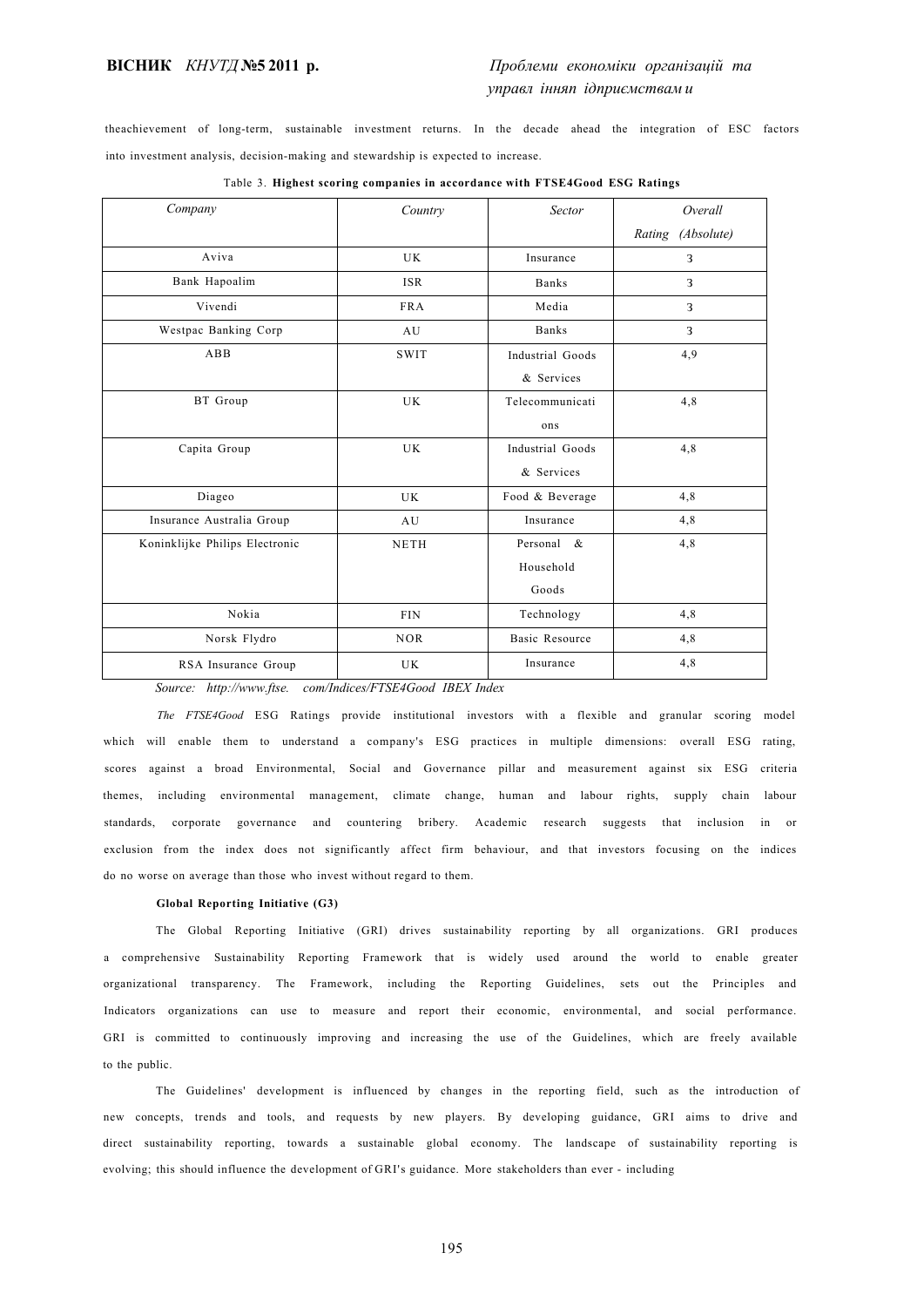regulators, investors, rating agencies and NGOs - are asking for non-financial data. The GR1 Reporting Framework is intended to serve as a generally accepted framework for reporting on an organization's economic, environmental, and social performance. It is designed for use by organizations of any size, sector, or location. It takes into account the practical considerations faced by a diverse range of organizations - from small enterprises to those with extensive and geographically dispersed operations. The GRI Reporting Framework contains general and sector-specific content that has been agreed by a wide range of stakeholders around the world to be generally applicable for reporting an organization's sustainability performance.

There are three different types of disclosures contained:

1. Strategy and Profile: Disclosures that set the overall context for understanding organizational performance such as its strategy, profile, and governance.

2. Management Approach: Disclosures that cover how an organization addresses a given set of topics in order to provide context for understanding performance in a specific area.

3. Performance Indicators: Indicators that elicit comparable information on the economic, environmental, and social performance of the organization.

The section on sustainability Performance Indicators is organized by economic, environmental, and social categories. Social Indicators are further categorized by Labor, Human Rights, Society, and Product Responsibility. Each category includes a Disclosure on Management Approach ('Management Approach') and a corresponding set of Core and Additional Performance Indicators. The economic performance indicators are economic performance, market presence and indirect economic impacts. The environmental performance indicators consist of the following aspects: materials; energy; water; biodiversity; emissions, effluents, and waste; products and services; compliance; transport and overall. The social dimension of sustainability concerns the impacts an organization has on the social systems within which it operates. The GRI Social Performance Indicators identify key Performance Aspects surrounding labor practices, human rights, society, and product responsibility.



Figure I GRI reports 1990-2010

<http://www.globalreporting.org/NR/rdonlyres/EDEB16A0-34EC-422F-8CI7->

57BA6E635812/0/G RIReportingStats.pdf

Source: